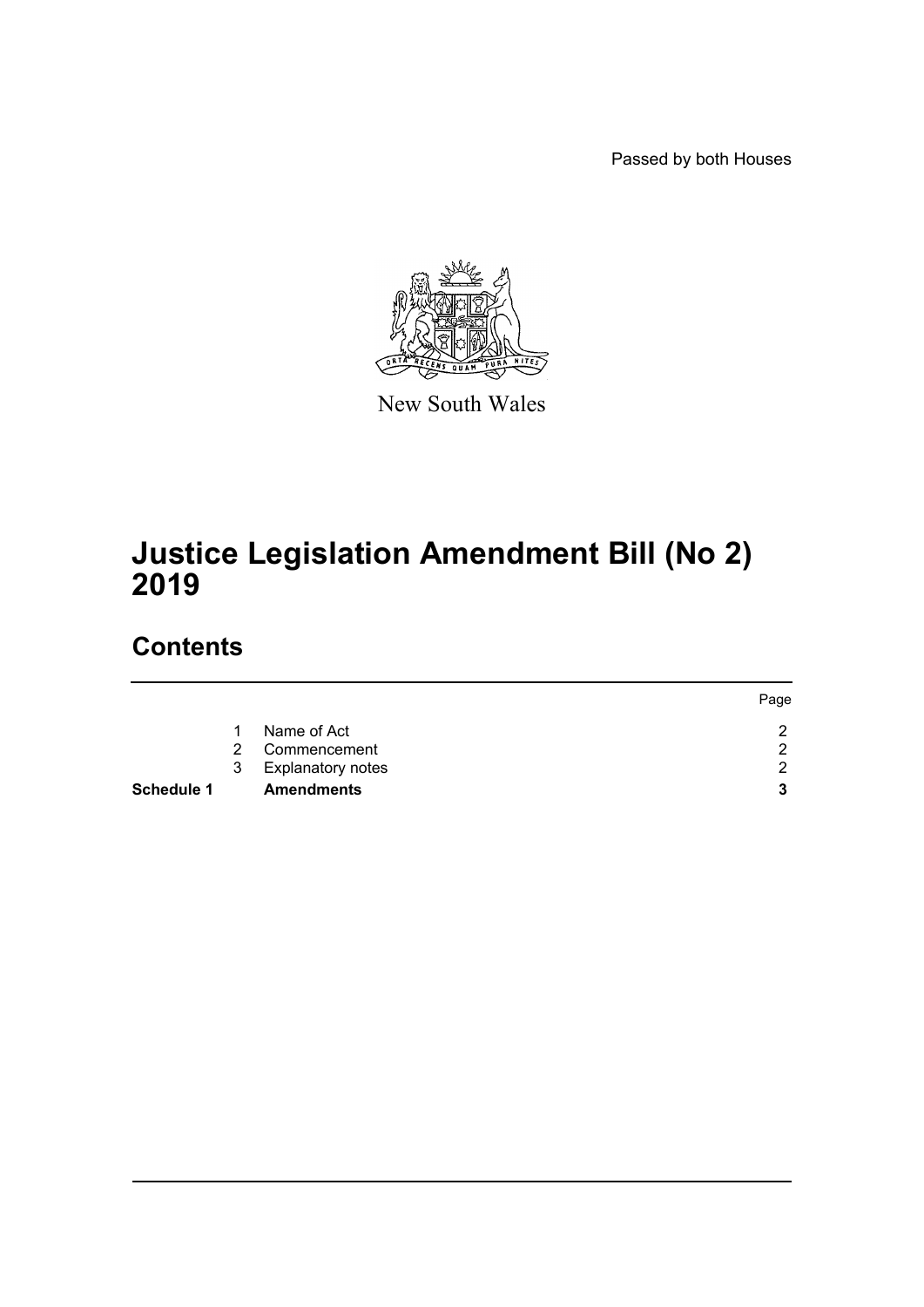*I certify that this PUBLIC BILL, which originated in the LEGISLATIVE COUNCIL, has finally passed the LEGISLATIVE COUNCIL and the LEGISLATIVE ASSEMBLY of NEW SOUTH WALES.*

*Legislative Council 2019* *Clerk of the Parliaments*



New South Wales

# **Justice Legislation Amendment Bill (No 2) 2019**

Act No , 2019

An Act to amend various Acts and regulations relating to courts, crimes and other Communities and Justice portfolio matters.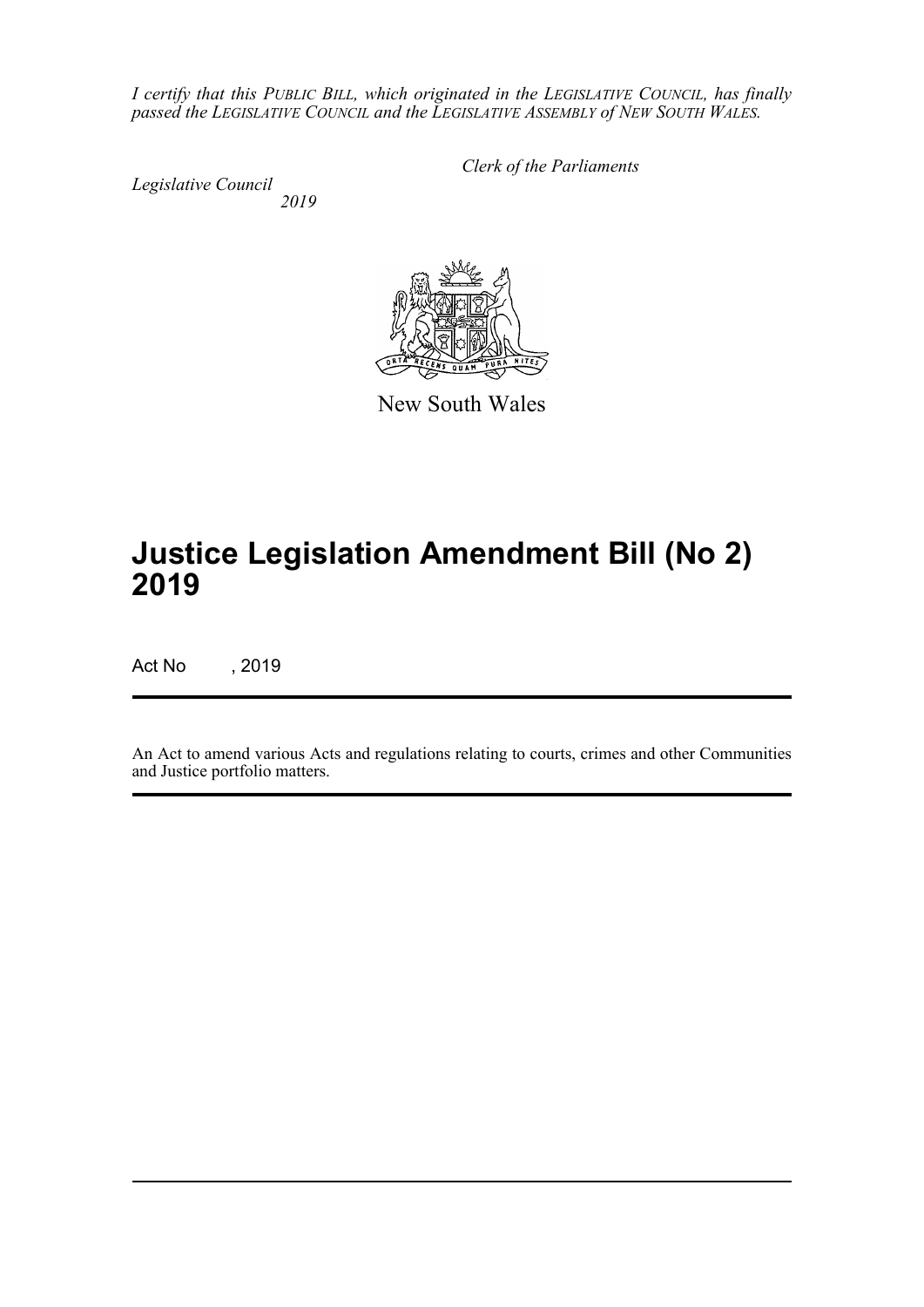Justice Legislation Amendment Bill (No 2) 2019 [NSW]

#### <span id="page-2-0"></span>**The Legislature of New South Wales enacts—**

#### **1 Name of Act**

This Act is the *Justice Legislation Amendment Act (No 2) 2019*.

#### <span id="page-2-1"></span>**2 Commencement**

- (1) This Act commences on the date of assent to this Act, except as provided by this section.
- (2) Schedule 1.1, 1.10[15], 1.11, 1.12, 1.15, 1.21, 1.24 and 1.25 commence on a day or days to be appointed by proclamation.

#### <span id="page-2-2"></span>**3 Explanatory notes**

The matter appearing under the heading "Explanatory note" in Schedule 1 does not form part of this Act.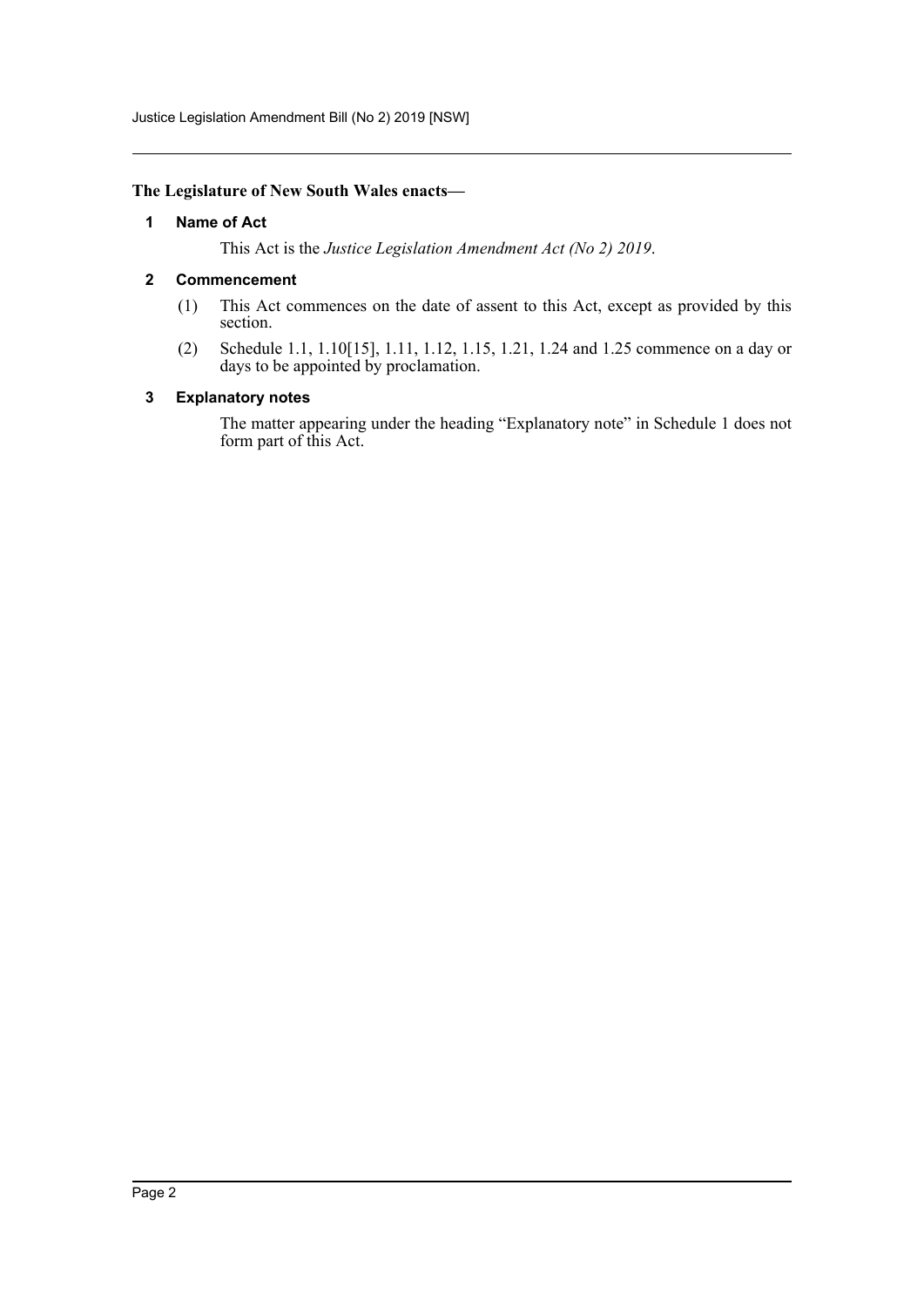# <span id="page-3-0"></span>**Schedule 1 Amendments**

# **1.1 Bail Act 2013 No 26**

### **[1] Section 43A**

Insert after section 43—

#### **43A Police power to make bail decision—witnesses**

- (1) A police officer may make a bail decision in respect of a person referred to in section 229 or 308 of the *Criminal Procedure Act 1986* if the person is unable to be brought before a court, authorised justice or authorised officer immediately after the person's arrest.
- (2) Subject to subsection (3), this Act applies to the person as if—
	- (a) the person were accused of an offence, and
	- (b) the proceedings in which the person is required to be examined or produce a document or thing were proceedings for that offence.
- (3) In making a bail decision under this section, a police officer may not impose any bail conditions under this Act.
- (4) Bail may be granted for the period between—
	- (a) the police officer making a bail decision for the purposes of this section, and
	- (b) the person being examined as a witness or producing the document or thing.

**Note.** See sections 230 and 308 of the *Criminal Procedure Act 1986* for provisions relating to bail decisions made by courts and authorised officers.

#### **[2] Section 77 Police officers may take actions to enforce bail requirements**

Omit "A police officer" from section 77(1).

Insert instead "Unless section 77A applies, a police officer".

#### **[3] Section 77A**

Insert after section 77—

#### **77A Courts may take action to enforce bail requirement to appear**

- (1) This section applies where bail has been granted in relation to a person who has been sentenced to imprisonment and the execution of the sentence has been stayed under any of the following provisions—
	- (a) section 63(2)(c) of the *Crimes (Appeal and Review) Act 2001*,
	- (b) section 17C(2)(a) of the *Crimes (Sentencing Procedure) Act 1999*,
	- (c) section 69C(2)(a) of the *Supreme Court Act 1970*.
- (2) If the person has failed to appear before a court in accordance with the person's bail acknowledgment, a court may issue a warrant to apprehend the person and bring the person before a court specified in the warrant.

#### **Explanatory note**

Item [1] of the proposed amendments enables a police officer to make a bail decision about a witness who is arrested under a warrant for failing to appear before a court or failing to comply with a subpoena if the witness is unable to be brought before a court, authorised justice or authorised officer immediately after the witness is arrested.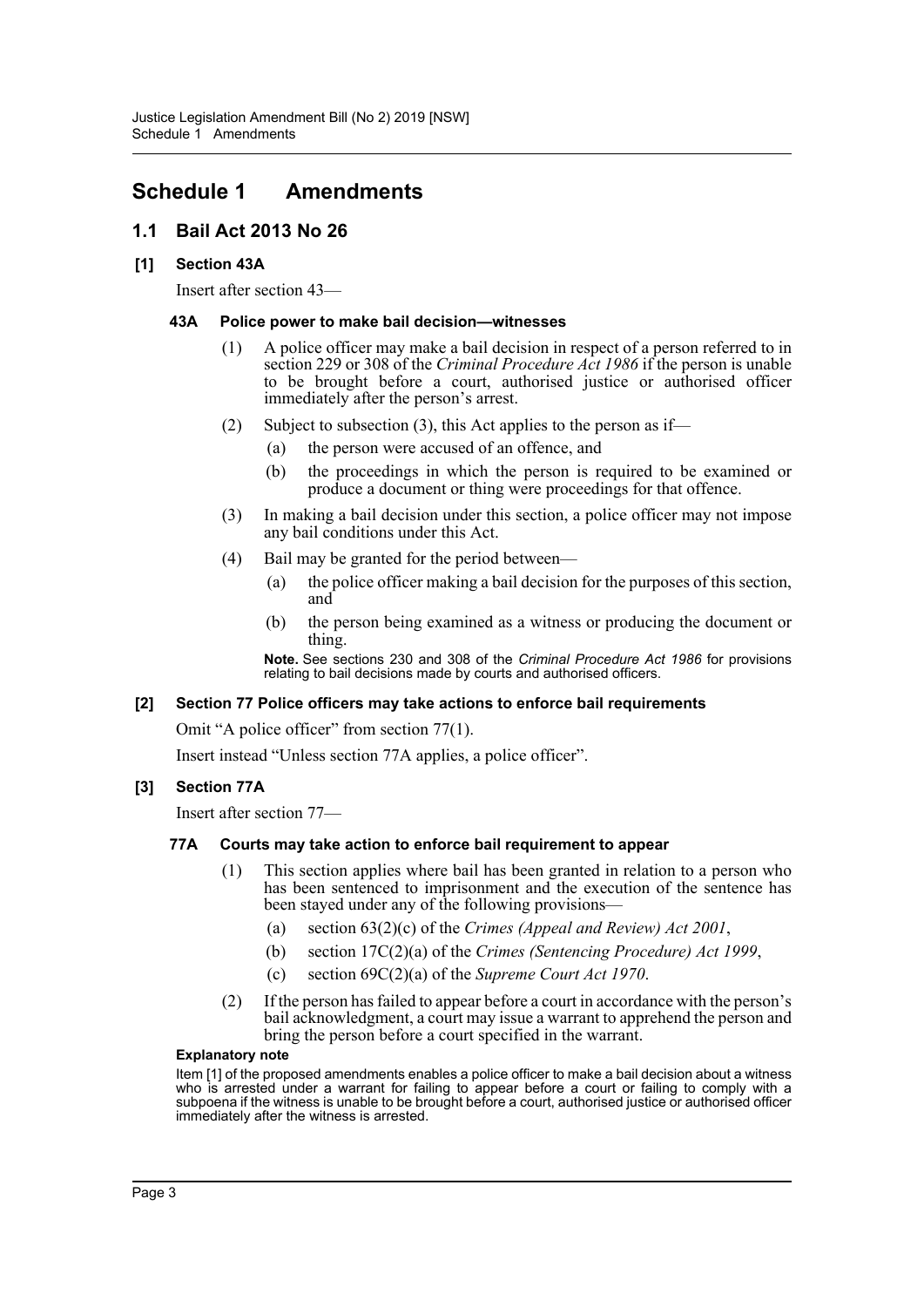Items [2] and [3] enable a court (instead of a police officer) to enforce a bail requirement to appear where bail has been granted in relation to a person who has been sentenced to imprisonment and the execution of the sentence has been stayed. The court may issue a bench warrant to apprehend the person and bring the person before the court. Currently, police officers may take action to enforce bail requirements under the *Bail Act 2013*.

# **1.2 Child Protection (Offenders Registration) Act 2000 No 42**

#### **Section 17 Offence of failing to comply with reporting obligations**

Insert after section 17(2)—

(2A) In proceedings for an offence under this section, the onus of proving that a registrable person had a reasonable excuse lies with the person and must be proved on the balance of probabilities.

#### **Explanatory note**

The proposed amendment makes it clear that a registrable person who is charged with failing to comply with the person's reporting obligations has the onus of proving the defence of reasonable excuse on the balance of probabilities.

# **1.3 Children (Detention Centres) Act 1987 No 57**

#### **[1] Section 40 Application of Part**

Insert after section 40(1)—

(2) This Part ceases to apply to a juvenile offender when the juvenile offender reaches the age of 18 years.

#### **[2] Section 40(3)**

Omit "This Part also applies to a juvenile offender".

Insert instead "Despite subsection (2), this Part continues to apply to a juvenile offender".

#### **[3] Section 40(3)(a1)**

Omit the paragraph.

#### **[4] Schedule 1 Savings and transitional provisions**

Insert at the end of the Schedule, with appropriate Part and clause numbering—

# **Part Provision consequent on enactment of Justice Legislation Amendment Act (No 2) 2019**

#### **Application of amendment to existing parole orders**

The amendments made to section 40 by the *Justice Legislation Amendment Act (No 2) 2019* extend to a juvenile offender who, immediately before the commencement of the amendments, was subject to a parole order or statutory parole order.

#### **Explanatory note**

Items [1] and [3] of the proposed amendments provide that certain juvenile offenders are subject to the provisions of the *Crimes (Administration of Sentences) Act 1999* relating to parole of adult offenders once they reach the age of 18 years. The proposed amendments restore the provisions that were in force before the commencement of amendments to the *Children (Detention Centres) Act 1987* made by the *Justice Legislation Amendment Act (No 2) 2018*. Item [2] makes a consequential amendment. Item [4] inserts a transitional provision.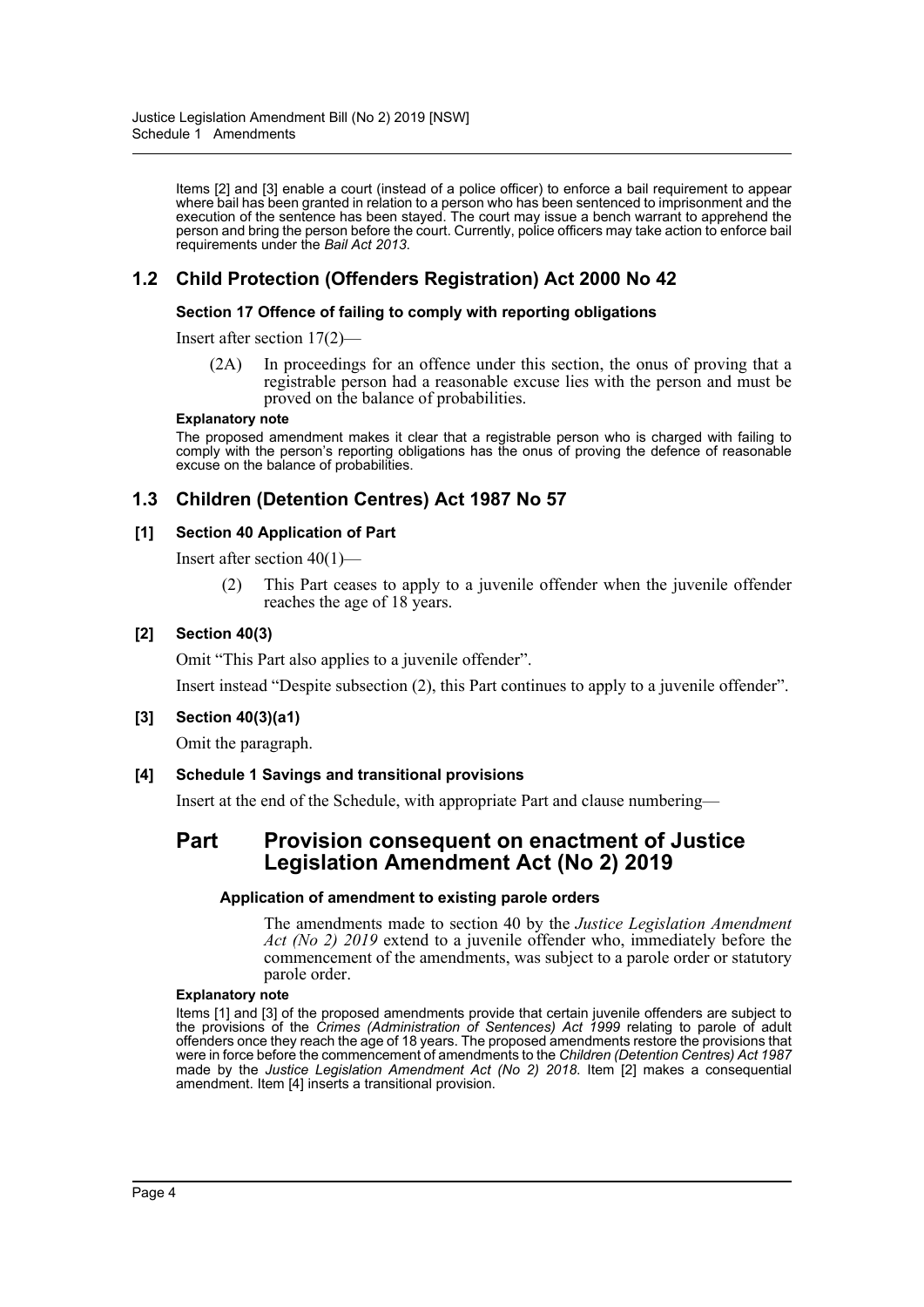# **1.4 Coroners Act 2009 No 41**

### **[1] Section 101E Members of Team**

Omit section 101E(4A).

### **[2] Section 101E(5)**

Insert before paragraph (a) and renumber existing paragraphs (a) and (b) as (c) and (d), respectively—

- (a) 1 Deputy Chief Magistrate, recommended by the Chief Magistrate,
- (b) the Commissioner of Victims Rights,

### **[3] Section 101E(7)**

Omit "19". Insert instead "20".

#### **[4] Schedule 3 Members and procedure of Domestic Violence Death Review Team**

Insert "a Deputy Chief Magistrate," after "the State Coroner," in clause 3.

### **Explanatory note**

Item [2] of the proposed amendments provides that one Deputy Chief Magistrate, recommended by the Chief Magistrate, is to be appointed to the Domestic Violence Death Review Team. Items [1], [3] and [4] make consequential amendments.

# **1.5 Court Security Act 2005 No 1**

#### **[1] Section 4 Definitions**

Insert ", belt" after "shoes" in paragraph (c) of the definition of *personal search* in section 4(1).

#### **[2] Section 10 Power to search persons and vehicles**

Omit section 10(1)(b). Insert instead—

- (b) submit to a personal search of the person if—
	- (i) the officer believes on reasonable grounds that the person possesses a restricted item or offensive implement, or
	- (ii) the person has submitted to a scanner search and the officer believes, as a result of the scanner search, that a personal search is appropriate,

#### **Explanatory note**

Item [1] of the proposed amendments provides that a personal search of a person conducted by a security officer at court premises may include requiring the person to remove the person's belt.

Item [2] enables a security officer to require a person at court premises to submit to a personal search if the person has submitted to a scanner search and, as a result of that search, the officer believes that a personal search is appropriate. This is in addition to the existing power to require a person to submit to a personal search if the officer believes the person possesses a restricted item or offensive implement.

# **1.6 Crimes Act 1900 No 40**

#### **[1] Section 93T Participation in criminal groups**

Insert after section 93T(5)—

(6) To avoid doubt, for the purposes of this section a person may participate in a criminal group whether or not the person is a member of the criminal group.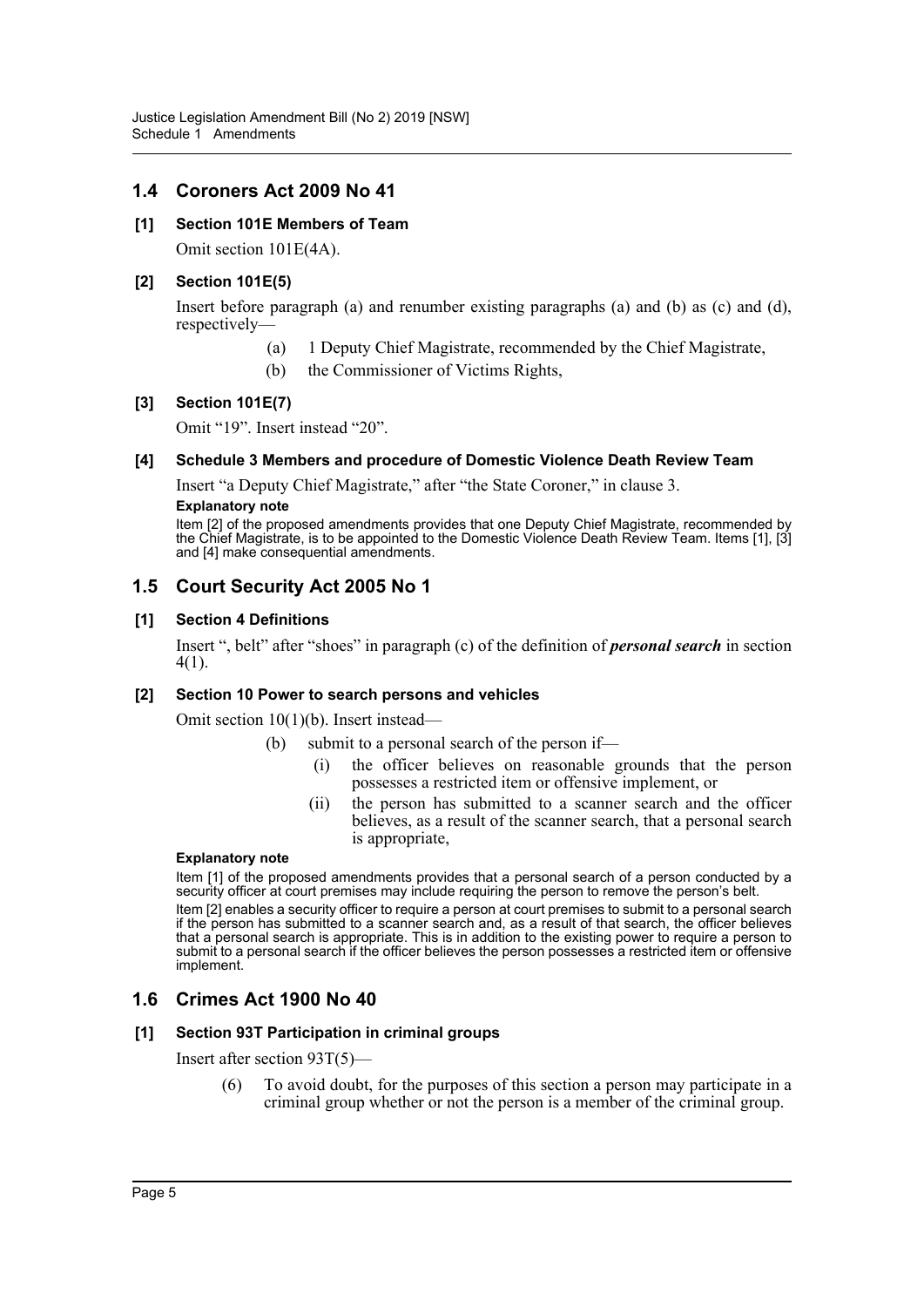# **[2] Part 4, Division 5A, heading**

Omit the heading. Insert instead—

# **Division 5A Offences relating to theft of motor vehicles, vessels and trailers**

### **[3] Section 154E Definitions**

Insert in alphabetical order in section 154E(1) *trailer* has the same meaning as in the *Road Transport Act 2013*.

# **[4] Section 154F Stealing motor vehicle, vessel or trailer**

Omit "motor vehicle or vessel". Insert instead "motor vehicle, vessel or trailer".

# **[5] Section 154G Facilitating organised car, boat or trailer rebirthing activities**

Omit "car or boat" wherever occurring in section  $154G(1)$ , (3) and (4). Insert instead "car, boat or trailer".

# **[6] Section 154G(2)**

Omit "*car or boat*". Insert instead "*car, boat or trailer*".

# **[7] Section 154G(2)(a)–(e)**

Omit "motor vehicle or vessel" wherever occurring. Insert instead "motor vehicle, vessel or trailer".

# **[8] Section 154G(2)(a), (e) and (f)**

Omit "stolen motor vehicle or stolen vessel" wherever occurring. Insert instead "stolen motor vehicle, stolen vessel or stolen trailer".

# **[9] Section 154H Making, using and interfering with unique identifiers**

Omit "motor vehicle or vessel" wherever occurring in section  $154H(1)(b)$  and (d) and (2)– (4).

Insert instead "motor vehicle, vessel or trailer".

# **[10] Section 154H(1)(d) and (2)–(4)**

Omit "motor vehicle, vessel". Insert instead "motor vehicle, vessel, trailer".

### **[11] Section 154I Possession of motor vehicle, vessel or trailer where unique identifier has been interfered with**

Omit "motor vehicle or vessel" wherever occurring in section 154I(1). Insert instead "motor vehicle, vessel or trailer".

# **[12] Section 154J Possession of identification plate not attached to motor vehicle or trailer**

Omit "a vehicle identification plate" from section 154J(1).

Insert instead "an identification plate".

# **[13] Section 154J(1)**

Insert "or trailer" after "motor vehicle".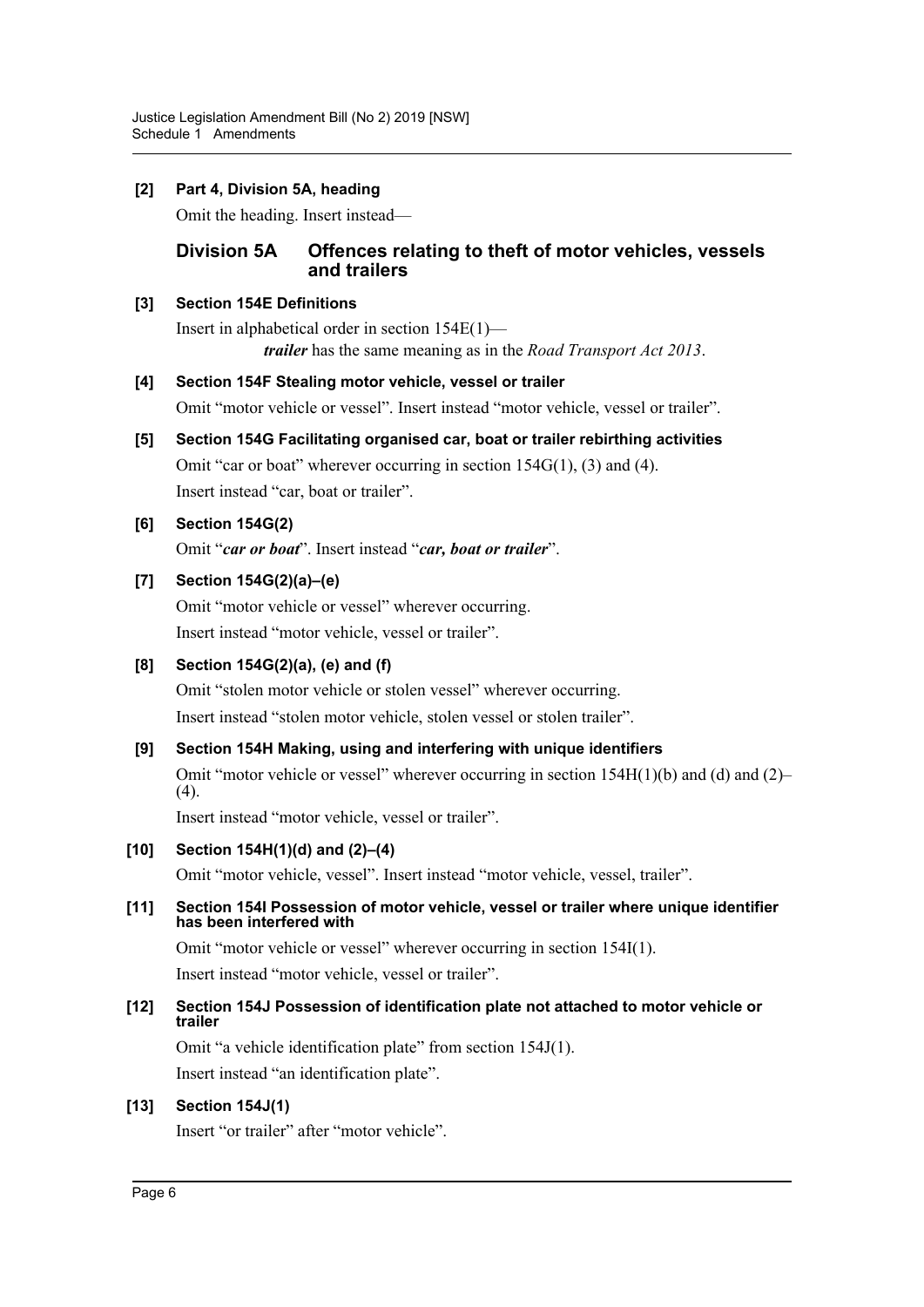# **[14] Section 154J(3)**

#### Omit the definitions of *vehicle identification number* and *vehicle identification plate*.

Insert in alphabetical order—

*identification plate* has the same meaning as in the *Motor Vehicle Standards Act 1989* of the Commonwealth.

### **[15] Section 308B Meaning of unauthorised access, modification or impairment**

Insert after section 308B(2)—

- (2A) For the purposes of an offence under section 308D, 308E or 308H, any such access, modification or impairment is also not unauthorised if—
	- (a) it is caused by an authorised person, and
	- (b) the computer concerned is in the lawful custody of the authorised person when the access, modification or impairment is caused, and
	- (c) the purpose of the access, modification or impairment is to preserve, or prevent the concealment, fabrication, destruction or loss of, evidence of the commission of an offence.

### **[16] Section 308B(4)–(7)**

Insert after section 308B(3)—

- (4) For the purposes of an offence under section 308I, impairment of the reliability, security or operation of data is not unauthorised if—
	- (a) it is caused by an authorised person, and
	- (b) the computer disk, credit card or other device concerned is in the lawful custody of the authorised person when the impairment is caused, and
	- (c) the purpose of the impairment is to preserve, or prevent the concealment, fabrication, destruction or loss of, evidence of the commission of an offence.
- (5) If an authorised person causes the access, modification or impairment referred to in subsection  $(2A)$  or (4), the authorised person must, as soon as practicable after causing that access, modification or impairment, make a record in writing of the manner of that access, modification or impairment.
- (6) Failure to comply with subsection (5) does not make the access, modification or impairment unauthorised.
- (7) In this section—

*authorised person* means a law enforcement officer or a person authorised by a law enforcement agency.

*law enforcement agency* has the same meaning as in section 13 of the *Criminal Records Act 1991*.

*law enforcement officer* has the same meaning as in Division 8A of Part 3.

#### **Explanatory note**

Item [1] of the proposed amendments makes it clear that a person may commit an offence that involves participating in a criminal group whether or not the person is a member of the criminal group. Items [2]–[11] and [13] extend the application of certain offences relating to the theft of motor vehicles and vessels to trailers.

Items [12] and [14] update references to identification plates issued under the *Motor Vehicle Standards Act 1989* of the Commonwealth.

Items [15] and [16] provide that access to or modification of computer data, or impairment of electronic communications, that is caused by a law enforcement officer does not constitute an offence under the *Crimes Act 1900* if it is for the purpose of preserving evidence of the commission of an offence, or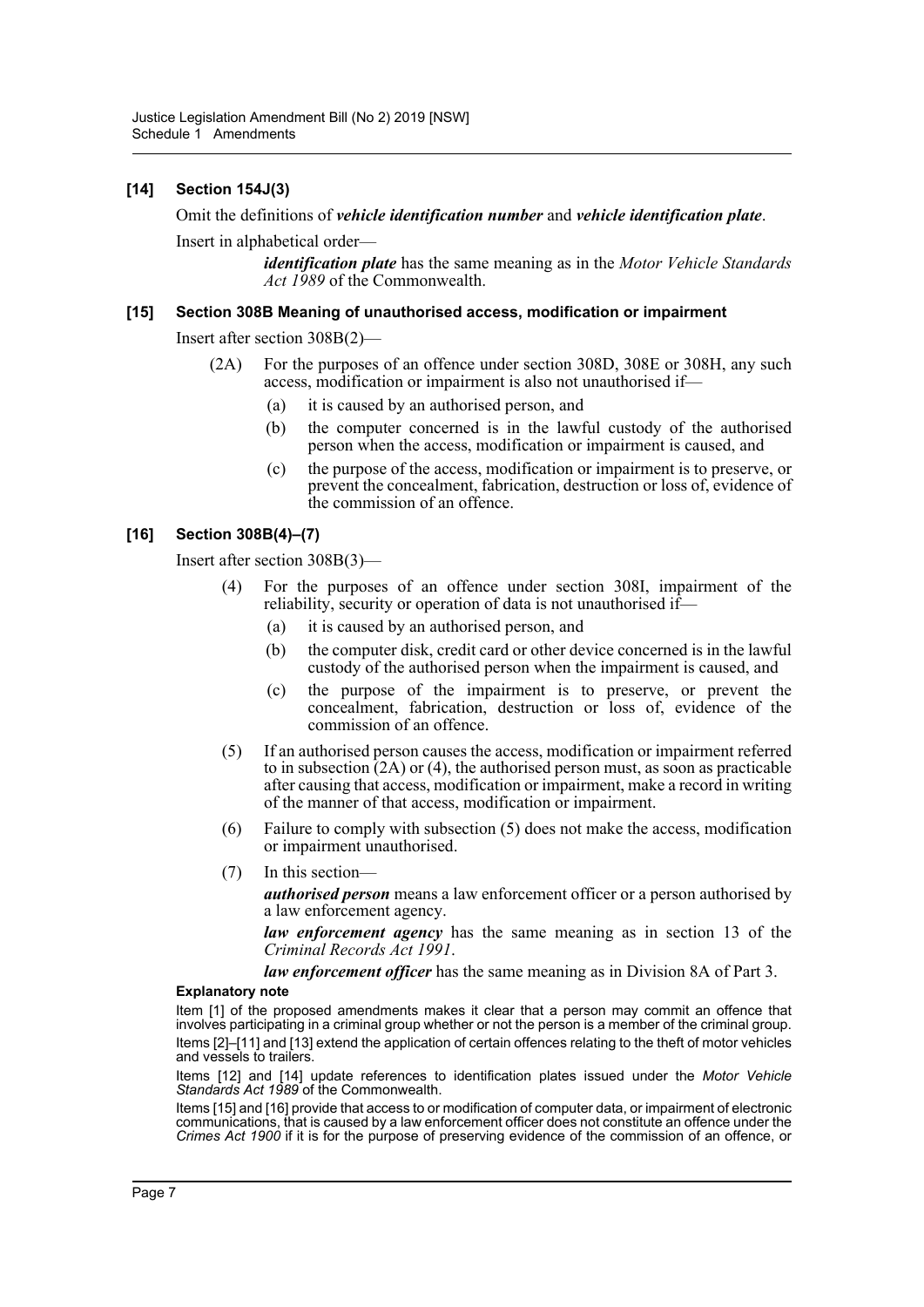preventing the concealment, fabrication, destruction or loss of evidence of the commission of an offence.

# **1.7 Crimes (Administration of Sentences) Act 1999 No 93**

### **[1] Section 253A Definitions**

Insert in alphabetical order—

*relevant offence* means an offence under this Act or the regulations, but does not include an offence prescribed by the regulations.

#### **[2] Sections 253I and 253J**

Omit "an offence under this Part" wherever occurring. Insert instead "a relevant offence".

#### **[3] Section 253I Powers of correctional officers**

Omit "any offence under this Part" from section 253I(6). Insert instead "a relevant offence".

#### **[4] Section 253MA Use of reasonable force—visitors**

Omit the note to section 253MA(2). Insert instead—

**Note.** Section 253I confers powers on a correctional officer to arrest a person suspected of committing a relevant offence, to search and detain the person and to seize things that are evidence of the commission of a relevant offence.

#### **[5] Section 257A Authority to disclose and exchange certain information**

Insert after paragraph (a) of the definition of *relevant agency* in section 257A(4)—

(a1) an intelligence agency of an Australian jurisdiction, or

#### **[6] Section 257A(4), paragraph (c) of the definition of "relevant agency"**

Insert "prescribed by the regulations as a relevant agency" after "body".

#### **[7] Section 257A(4), definition of "relevant agency"**

Omit "that is prescribed by the regulations as a relevant agency".

#### **[8] Section 257A(5A)**

Insert after section 257A(5)—

(5A) The disclosure, sharing and exchange of information in accordance with subsection (1) or under an information sharing arrangement must comply with any conditions prescribed by the regulations for the purposes of this section.

#### **Explanatory note**

Items [1]–[4] of the proposed amendments extend the powers of correctional officers in certain circumstances to enable officers to stop, detain, search and arrest persons suspected of committing an offence under the *Crimes (Administration of Sentences) Act 1999* or any regulations made under that Act.

Item [5] enables the Commissioner of Corrective Services to enter into an information sharing arrangement with the head of an intelligence agency. Items [6] and [7] provide that all law enforcement agencies or government agencies of a State or Territory that correspond with Corrective Services NSW may enter into an information sharing arrangement with the Commissioner of Corrective Services without being prescribed by the regulations. Item [8] enables the regulations to prescribe conditions for the disclosure, sharing and exchange of information.

# **1.8 Crimes Legislation Amendment Act 2018 No 83**

# **[1] Schedule 1 Amendment of Crimes (Domestic and Personal Violence) Act 2007 No 80**

Omit Schedule 1[2].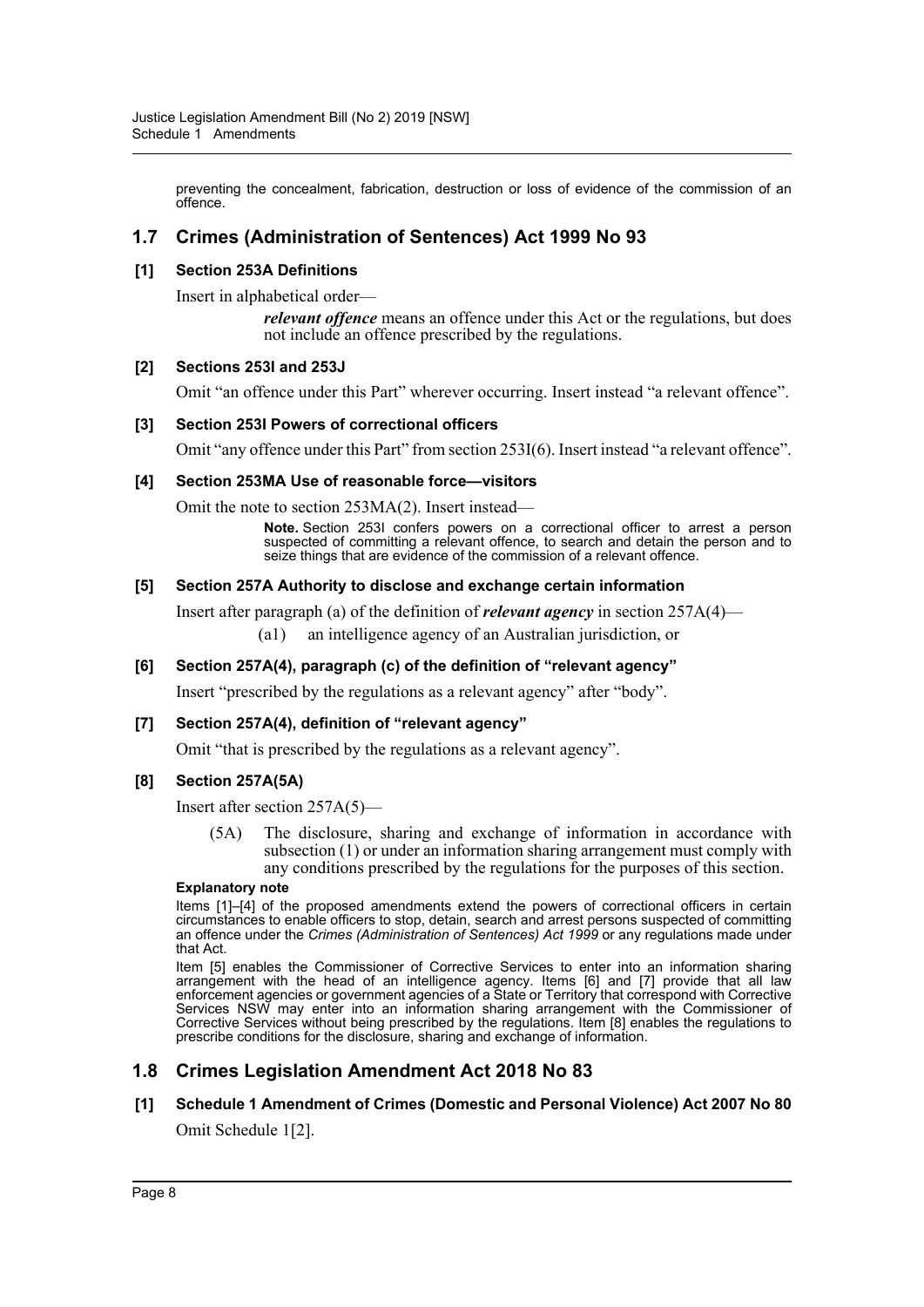# **[2] Schedule 1[4]**

Omit "final apprehended violence order".

Insert instead "A final apprehended violence order".

# **[3] Schedule 1[4]**

Omit "apprehended personal violence order".

Insert instead "An apprehended personal violence order".

# **[4] Schedule 1[5], proposed section 79A**

Omit the proposed section. Insert instead—

# **79A Duration of apprehended domestic violence orders**

- (1) An apprehended domestic violence order remains in force for—
	- (a) the period specified in the order by the court, or
	- (b) if the court fails to specify a period in the order, the default period.
- (2) The period specified is to be as long as is necessary, in the opinion of the court, to ensure the safety and protection of the protected person.
- (3) In forming the opinion, the court is to consider the following matters—
	- (a) the circumstances of the protected person and that person's views,
	- (b) the circumstances of the defendant and, if the defendant was under 18 years of age when the application for the order was first made, the impact of the order if the duration of the order were to be more than the default period,
	- (c) any material that the court relied on under sections 16 and 17 in deciding to make an apprehended domestic violence order,
	- (d) any other matter that the court considers to be relevant.

**Note.** Section 9(4) requires the court to be guided by the objects referred to in section 9 when exercising a power in relation to domestic violence. Section 9(3)(d) may be of particular relevance when determining the appropriate duration for an apprehended domestic violence order.

- (4) The court may form the opinion at the same time that it decides to make the order under Part 4.
- (5) This section is subject to sections 73, 73A and 79C.
- (6) In this section—

*default period* means—

- (a) if the order relates to a defendant who was under 18 years of age when the application for the order was first made—1 year after the date the order is made, or
- (b) in any other case—2 years after the date the order is made.

# **[5] Schedule 1[5], proposed section 79B(1)(b)**

Omit "is 18 years of age or older".

Insert instead "was 18 years of age or older when the application for the order was first made".

# **[6] Schedule 1[5], proposed section 79C(2)**

Omit "section 79A (4)". Insert instead "section 79A(3)".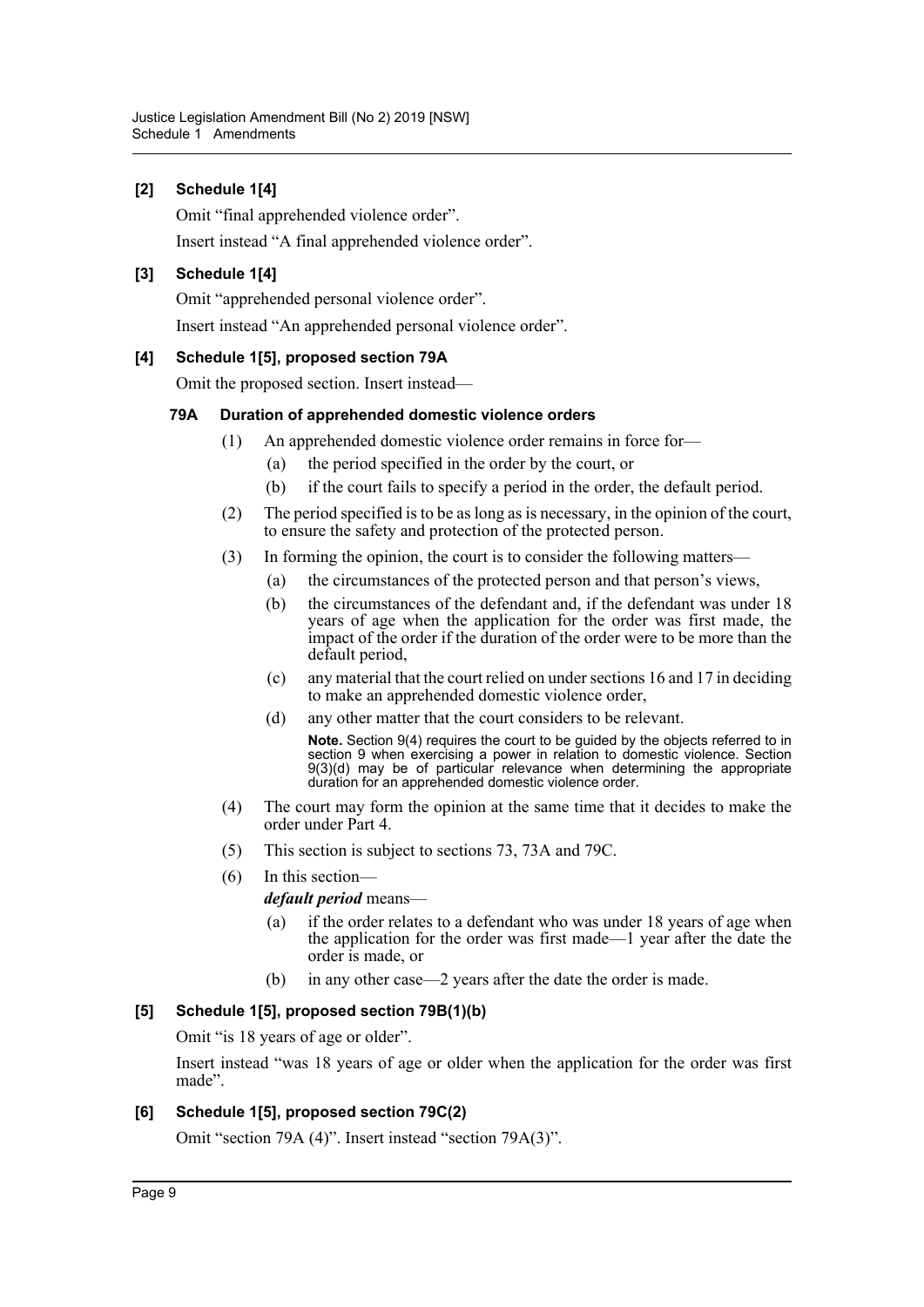### **[7] Schedule 1[6]**

Omit the proposed clause headed "**Application of amendment about content of applications**".

#### **Explanatory note**

Item [1] of the proposed amendments omits proposed section 49AA of the *Crimes (Domestic and Personal Violence) Act 2007*, which made provision for an applicant for an apprehended domestic violence order to request the period for which the order will remain in force. Item [7] is a consequential amendment.

Item [4] substitutes proposed section 79A of the *Crimes (Domestic and Personal Violence) Act 2007* to provide that an apprehended domestic violence order remains in force for the period specified by the court (or, if no period is specified, for the default period) and to specify, in a more general manner, the factors that the court must consider in forming an opinion as to that duration. It also makes it clear that the opinion can be formed at the same time that the court decides whether or not to make the order. Item [6] is a consequential amendment.

Item [5] provides that an apprehended domestic violence order of infinite duration cannot be made against a defendant who was under 18 years of age when the application for the order was first made. Items [2] and [3] are law revision amendments that correct grammatical errors.

# **1.9 Criminal Appeal Act 1912 No 16**

#### **[1] Section 5DB Appeals by Crown against sentences for related or back up summary offences in criminal cases dealt with by Supreme Court or District Court**

Omit "a related summary offence" from section 5DB(1). Insert instead "an offence".

#### **[2] Schedule 1 Savings and transitional provisions**

Insert at the end of the Schedule, with appropriate clause numbering—

#### **Justice Legislation Amendment Act (No 2) 2019**

The amendment made to section 5DB by the *Justice Legislation Amendment Act (No 2) 2019* applies to a sentence imposed after the commencement of the amendment even if the proceedings before the court of trial began before that commencement.

#### **Explanatory note**

Item [1] of the proposed amendments enables the Attorney General or the Director of Public Prosecutions to appeal to the Court of Criminal Appeal against sentences imposed by the Supreme Court or District Court under Division 7 of Part 3 of Chapter 3 of the *Criminal Procedure Act 1986* in respect of summary offences that are back up offences in relation to indictable offences. Currently, appeals are limited to sentences imposed under that Division for related offences. Item [2] inserts a transitional provision concerning the new appeal right.

# **1.10 Criminal Procedure Act 1986 No 209**

#### **[1] Section 3 Definitions**

Omit the definition of *female genital mutilation offence* from section 3(1).

#### **[2] Section 3(1), definition of "prescribed sexual offence"**

Insert "45, 45A," after "section 43B," in paragraph (a).

#### **[3] Section 3(1), definition of "prescribed sexual offence"**

Insert ", 316 (if the concealed serious indictable offence is a prescribed sexual offence)" after "91G" in paragraph (a).

# **[4] Section 59 Explanation of committal process and discount for guilty plea** Omit section 59(1). Insert instead—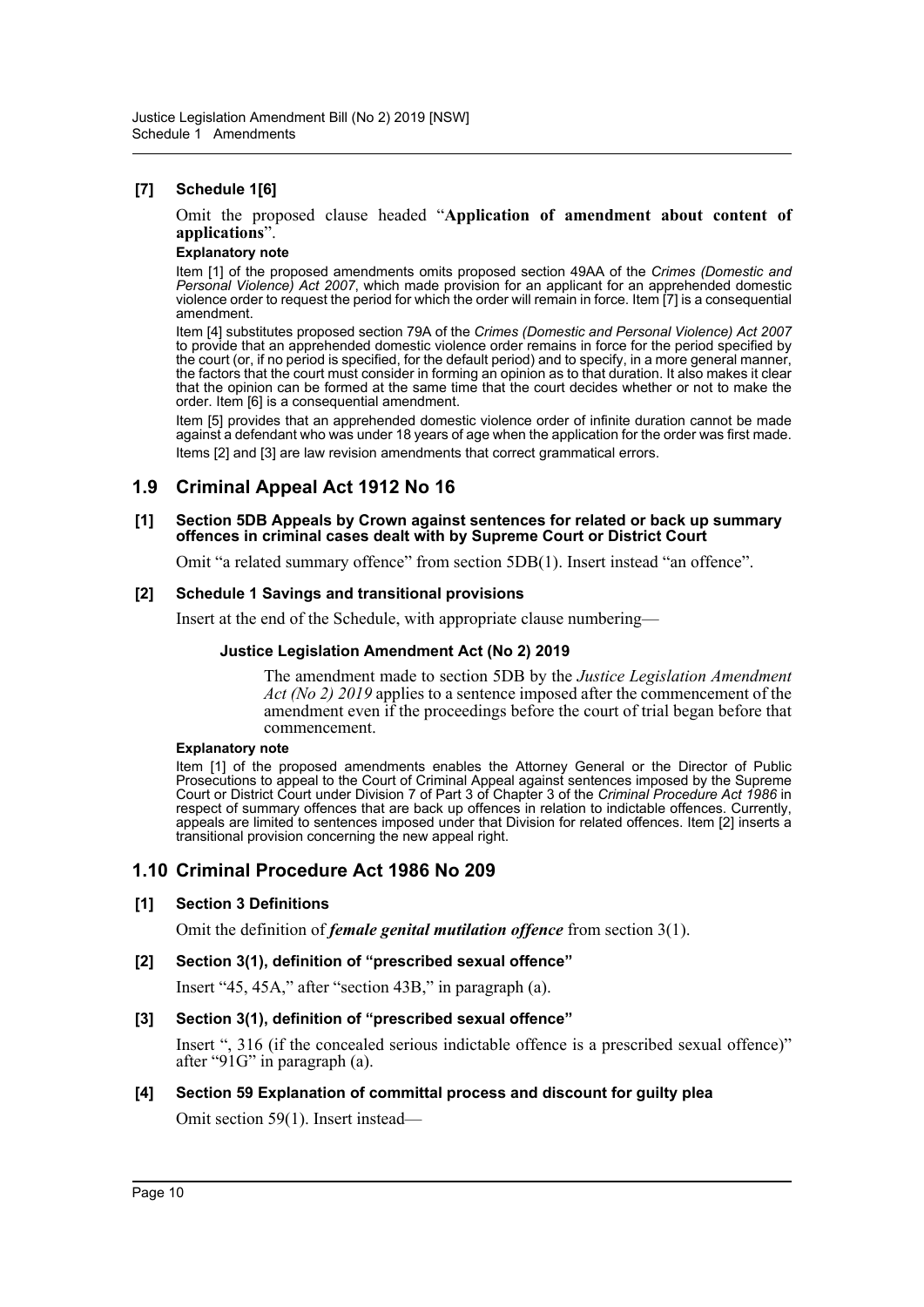- (1) The Magistrate in committal proceedings must give the accused person—
	- (a) if the accused person is not represented by an Australian legal practitioner in the committal proceedings—an oral and written explanation of the following matters—
		- (i) the committal process under this Part, including charge certification and committal for trial or sentence,
		- (ii) the scheme under Part 3 of the *Crimes (Sentencing Procedure) Act 1999* for the sentence discount that applies in the case of a guilty plea, or
	- (b) if the accused person is so represented—
		- (i) a written explanation of the committal process under this Part, including charge certification, case conferences and committal for trial or sentence, and
		- (ii) an oral and written explanation of the scheme under Part 3 of the *Crimes (Sentencing Procedure) Act 1999* for the sentence discount that applies in the case of a guilty plea.

# **[5] Section 59(2)**

Omit "oral and written explanation". Insert instead "explanations".

### **[6] Section 67 Charge certificate must be filed**

Insert after section  $67(2)(b)$ 

**Note.** The first court appearance required by the court attendance notice may be before a registrar exercising certain functions of the court pursuant to rules of the court, or the functions of an authorised justice under the *Bail Act 2013*.

# **[7] Section 230 Application of Bail Act 2013—bail decisions made by courts**

Insert at the end of the section—

**Note.** See section 43A of the *Bail Act 2013* for a provision relating to bail decisions made by police officers.

# **[8] Section 279A Admission of evidence of complainant from related proceedings**

Omit section 279A(12).

# **[9] Sections 290A(1), 306A and 306H**

Omit the definition of *prescribed sexual offence* wherever occurring.

# **[10] Section 290A Definitions**

Insert at the end of section  $290A(2)(c)$ —

, and

(d) in relation to an offence under section 316 or 316A of the *Crimes Act 1900*, a reference to the person against whom the concealed serious indictable offence or child abuse offence (as the case requires) is alleged to have been committed.

#### **[11] Section 294B Giving of evidence by complainant in prescribed sexual offence proceedings—alternative arrangements**

Insert at the end of the section—

**Note.** Part 3B of the *Witness Protection Act 1995* provides for alternative arrangements for the giving of evidence by a person who is, or was, a participant in a witness protection program under that Act.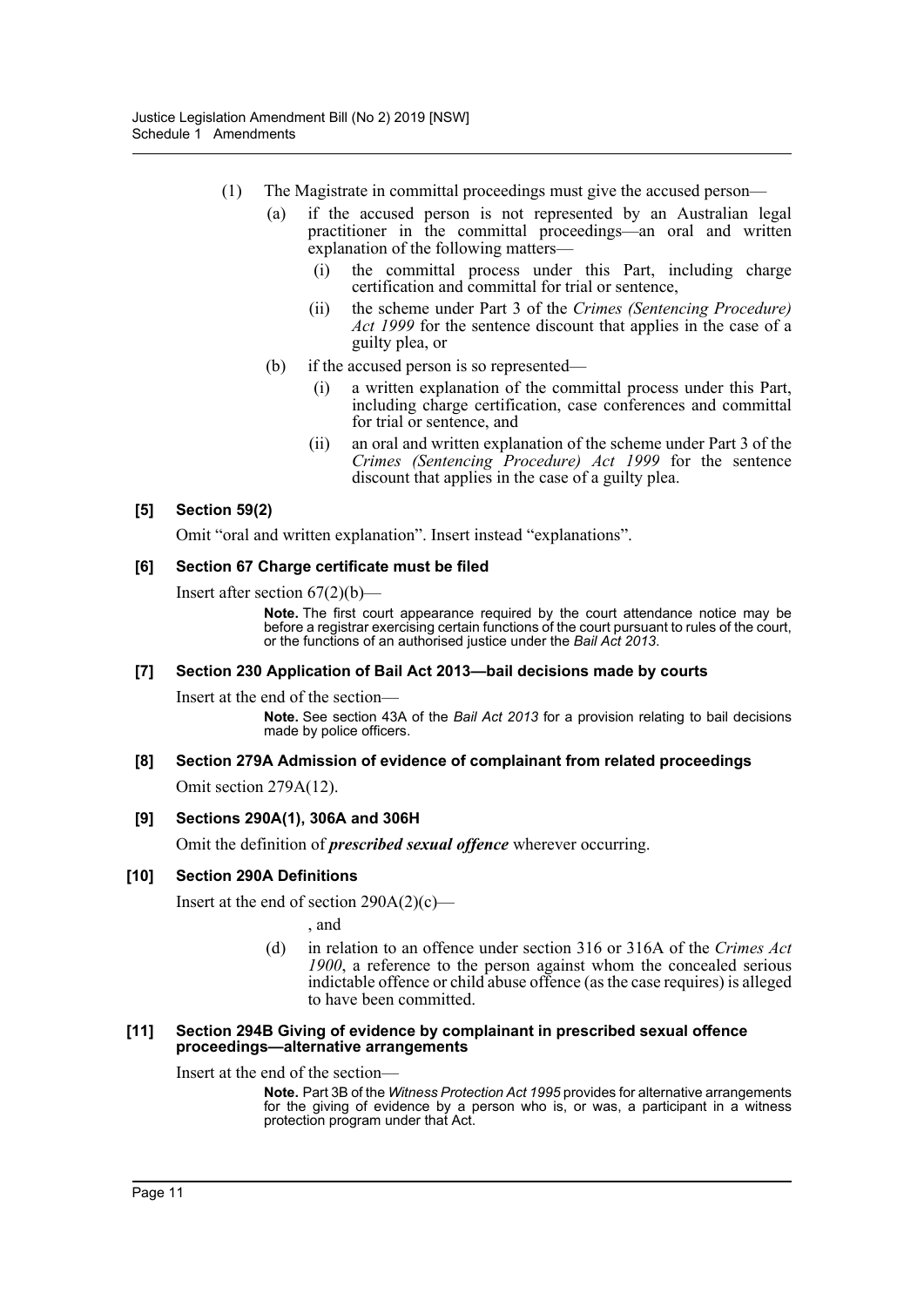### **[12] Section 300 Effect of consent**

Omit "if the principal protected confider to whom the proceedings relate has consented to the production of the document or adducing of the evidence." from section 300(1).

Insert instead—

if—

- (a) the principal protected confider to whom the proceedings relate has consented to the production of the document or adducing of the evidence, or
- (b) for a principal protected confider under 14 years of age—a person the court determines is a suitable person has consented to the production of the document or adducing of the evidence.

### **[13] Section 300(1A)**

Insert after section 300(1)—

- (1A) For the purposes of subsection (1)(b), the court may determine that a person is a suitable person only if—
	- (a) the person is not—
		- (i) the accused person in the proceedings, or
		- (ii) connected to the proceedings, and
	- (b) the court considers the person is acting in the best interests of the principal protected confider, and
	- (c) the court considers that determining the person is a suitable person would not—
		- (i) damage the relationship between the suitable person and the principal protected confider, or
		- (ii) cause undue embarrassment, humiliation or harm to the principal protected confider.

#### **[14] Section 308 Authorised officers may make bail decisions in respect of witnesses who fail to attend trial**

Insert at the end of the section—

**Note.** See section 43A of the *Bail Act 2013* for a provision relating to bail decisions made by police officers.

#### **[15] Schedule 1, Table 1**

Insert after clause 30B—

#### **30C Offences involving supply of prohibited drugs on an ongoing basis**

An offence under section 25A(1) of the *Drug Misuse and Trafficking Act 1985*.

#### **Explanatory note**

Item [2] of the proposed amendments provides that female genital mutilation offences under the *Crimes Act 1900* are prescribed sexual offences. Items [1], [8] and [9] make consequential amendments.

Item [3] provides that the offence of concealing a serious indictable offence under the *Crimes Act 1900* is a prescribed sexual offence if the concealed offence is a prescribed sexual offence. Item [10] makes a consequential amendment.

Item [4] removes a requirement for a Magistrate in committal proceedings for indictable offences to give the accused person an oral explanation of the committal process if the accused person is legally represented in those proceedings. A written explanation is still required to be given. Item [5] makes a consequential amendment.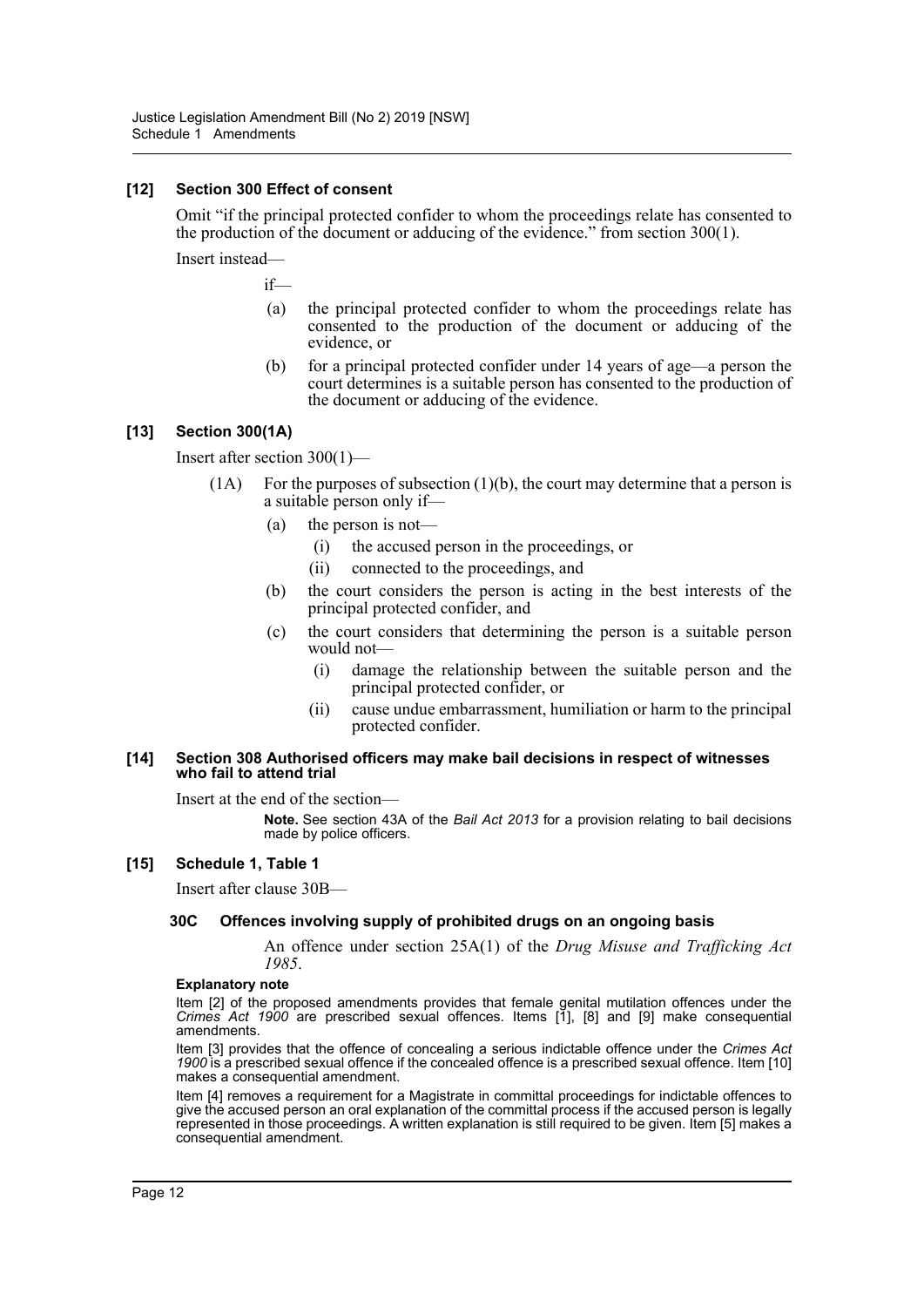Item [6] inserts a note to clarify that the first return date for a court attendance notice in committal proceedings may be before a registrar of the court (rather than a Magistrate) if the registrar is exercising certain functions of the court pursuant to rules of the court or exercising the functions of an authorised justice under the *Bail Act 2013*. In the section to which the note relates, the first return date marks the start of a 6-month period within which a charge certificate must be filed and served on the accused in the committal proceedings.

Items [7] and [14] insert notes providing cross-references to a proposed new police power (see section 43A as inserted into the *Bail Act 2013* by the proposed Act), which enables police officers to make bail decisions in respect of witnesses who are arrested after failing to appear in court or failing to comply with a subpoena. Courts and authorised officers currently have similar powers under the *Criminal Procedure Act 1986*.

Item [11] inserts a note regarding proposed Part 3B of the *Witness Protection Act 1995*, which is inserted by the proposed Act.

Item [12] provides for a suitable person to consent to the disclosure or the adducing of evidence disclosing a protected confidence in proceedings if the principal protected confider is under 14 years of age. Item [13] provides for the grounds on which the court may determine whether a person is a suitable person.

Item [15] provides that the indictable offence of supplying a prohibited drug on an ongoing basis under the *Drug Misuse and Trafficking Act 1985* is to be dealt with summarily unless the prosecutor or person charged elects to have the offence dealt with on indictment.

# **1.11 Firearms Act 1996 No 46**

### **[1] Section 4 Definitions**

Insert in alphabetical order in section 4(1)—

*community correction order* has the same meaning as in the *Crimes (Sentencing Procedure) Act 1999*.

*conditional release order* has the same meaning as in the *Crimes (Sentencing Procedure) Act 1999*.

#### **[2] Sections 11(5)(d) and 29(3)(d)**

Omit the paragraphs. Insert instead—

- (d) is subject to one of the following in relation to an offence prescribed by the regulations—
	- (i) a good behaviour bond, whether entered into in New South Wales or elsewhere,
	- (ii) a community correction order imposed in New South Wales,
	- (iii) a conditional release order imposed in New South Wales, or

# **[3] Section 44A Prescribed persons not to be involved in firearms dealing business**

Omit section 44A(3)(e). Insert instead—

- (e) is subject to one of the following in relation to an offence prescribed by the regulations—
	- (i) a good behaviour bond, whether entered into in New South Wales or elsewhere,
	- (ii) a community correction order imposed in New South Wales,
	- (iii) a conditional release order imposed in New South Wales, or

#### **[4] Schedule 3 Savings and transitional provisions**

Insert at the end of the Schedule, with appropriate Part and clause numbering—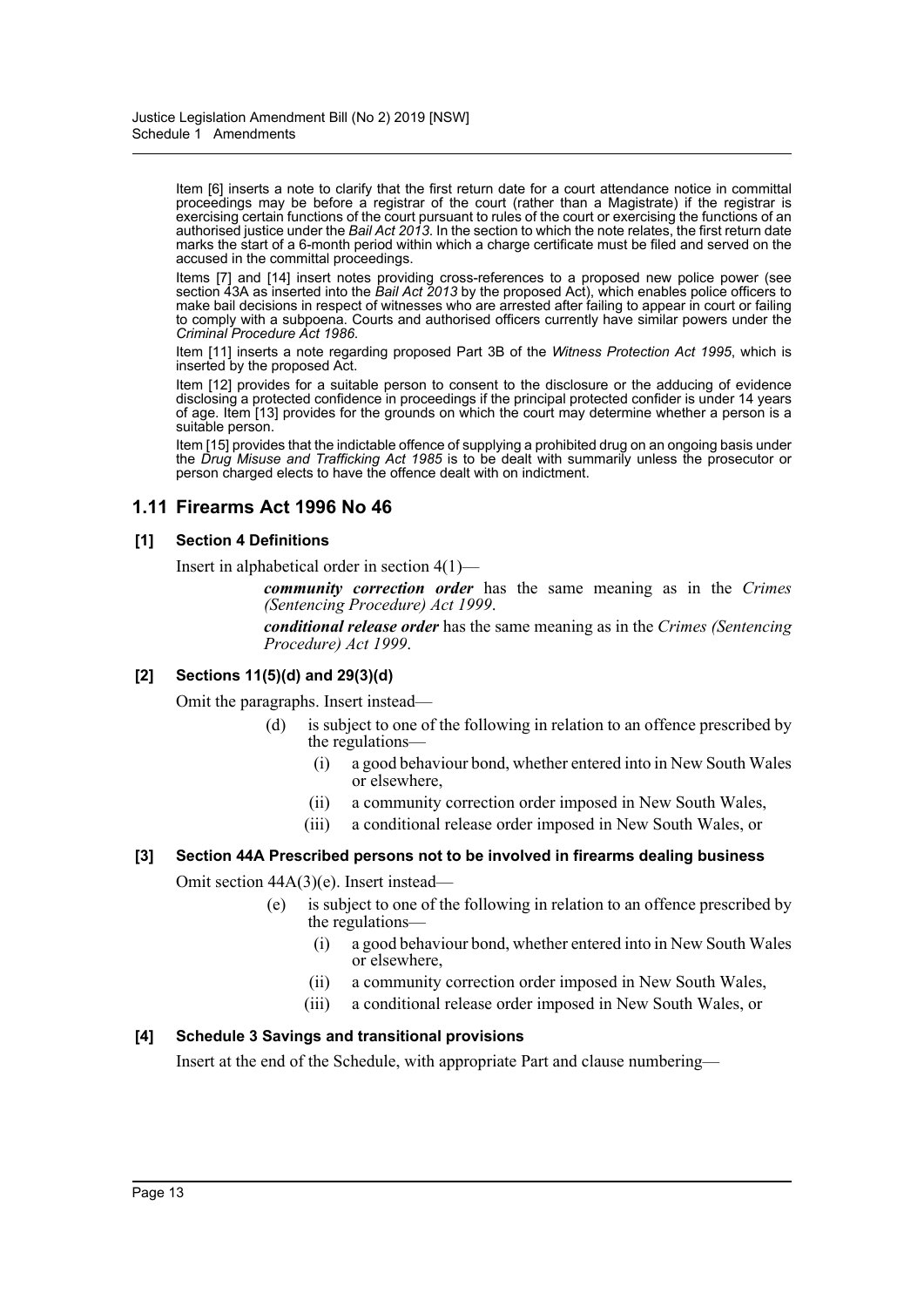# **Part Provisions consequent on enactment of Justice Legislation Amendment Act (No 2) 2019**

#### **Application of eligibility amendments**

- (1) This clause applies to the amendments made to sections 11(5), 29(3) and 44A of this Act and clauses 5, 42 and 129 of the *Firearms Regulation 2017* by the *Justice Legislation Amendment Act (No 2) 2019* (the *eligibility amendments*).
- (2) Any licence or permit that would have been validly issued or not issued during the transitional period if the eligibility amendments had been in force at the relevant time is taken to have been validly issued or not issued (as the case requires).
- (3) Subclause (2) does not affect the validity of any decision made during the transitional period to issue or refuse to issue a licence or permit if the decision would have been valid even without the eligibility amendments.
- (4) To avoid doubt, the eligibility amendments extend to an application for a licence or permit made, but not finally determined, before the commencement of this clause.
- (5) In this clause—

*transitional period* means the period commencing on 24 September 2018 and ending immediately before the day this clause commences.

**Note.** The *Crimes (Sentencing Procedure) Amendment (Sentencing Options) Act 2017* commenced on 24 September 2018. It included transitional provisions that converted good behaviour bonds into community correction orders and conditional release orders.

#### **Explanatory note**

Items [2] and [3] of the proposed amendments update references to good behaviour bonds as a consequence of changes to community-based sentencing options made by the *Crimes (Sentencing Procedure) Amendment (Sentencing Options) Act 2017* to include community corrections orders and conditional release orders. The effect of the amendments is that a person who is subject to a community correction order or conditional release order imposed in New South Wales in respect of a prescribed offence is not eligible for a firearms licence or permit and cannot be involved in a firearms dealing business. Items [2] and [3] also make it clear that a person subject to a good behaviour bond entered into outside of New South Wales in respect of a prescribed offence continues to be ineligible for a licence or permit and cannot be involved in a firearms dealing business. Item [1] makes a consequential amendment.

Item [4] provides that certain licences and permits issued between 24 September 2018 and the commencement of the proposed amendments are taken to be valid. A pending application for a licence or permit is to be dealt with under the amended provisions.

# **1.12 Firearms Regulation 2017**

#### **[1] Clauses 5(1A) and 42(1A)**

Insert after clauses 5(1) and 42(1), respectively—

- $(1A)$  In subclause  $(1)$ 
	- (a) a reference to a good behaviour bond includes a reference to a community correction order or a conditional release order, but only if it was imposed in NSW, and
	- (b) a reference to a term of imprisonment (whether or not suspended) includes a reference to an intensive correction order, but only if it was imposed in NSW.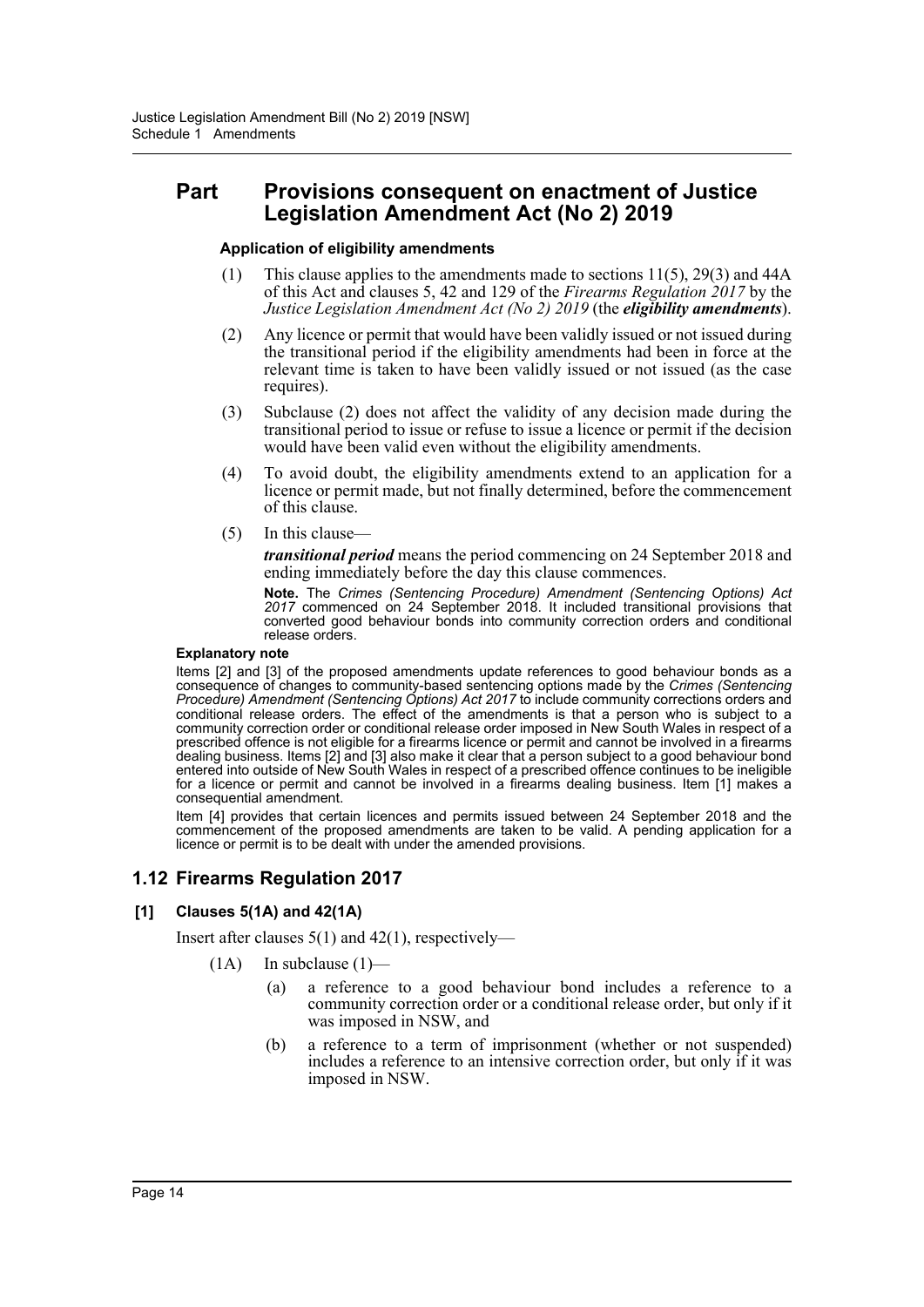### **[2] Clauses 5(2) and 42(2)**

Insert "in respect of a person subject to a good behaviour bond" after "are prescribed", wherever occurring.

### **[3] Clause 5 Offences that disqualify applicants**

Insert after clause 5(2)—

#### (3) **Persons subject to community correction orders or conditional release orders**

For the purposes of sections  $11(5)(d)$  and  $29(3)(d)$  of the Act, the following offences are prescribed in respect of a person subject to a community correction order or a conditional release order—

- (a) an offence referred to in subclause  $(1)(a)$ ,  $(c)$ ,  $(e)$  or  $(g)$ – $(k)$ ,
- (b) an offence in respect of a prohibited plant or prohibited drug within the meaning of the *Drug Misuse and Trafficking Act 1985*, or a prescribed restricted substance within the meaning of the *Poisons and Therapeutic Goods Regulation 2008*,
- (c) an offence involving any of the following—
	- (i) the infliction of actual bodily harm on a person,
	- (ii) kidnapping or abduction,
	- (iii) stalking or intimidation,
	- (iv) fraud, dishonesty or stealing,
- (d) an offence of attempting to commit, threatening to commit or conspiring to commit an offence referred to in paragraph  $(c)(i)$ – $(iii)$ .

#### **[4] Clause 42 Offences that prevent persons from being involved in firearms dealing business**

Insert after clause 42(2)—

#### (3) **Persons subject to community correction orders or conditional release orders**

For the purposes of section  $44A(3)(e)$  of the Act, the following offences are prescribed in respect of a person subject to a community correction order or a conditional release order—

- (a) an offence referred to in subclause (1)(a), (c), (e) or  $(g)$ –(k),
- (b) an offence in respect of a prohibited plant or prohibited drug within the meaning of the *Drug Misuse and Trafficking Act 1985*, or a prescribed restricted substance within the meaning of the *Poisons and Therapeutic Goods Regulation 2008*,
- (c) an offence involving any of the following—
	- (i) the infliction of actual bodily harm on a person,
	- (ii) kidnapping or abduction,
	- (iii) stalking or intimidation,
	- (iv) fraud, dishonesty or stealing,
- (d) an offence of attempting to commit, threatening to commit or conspiring to commit an offence referred to in paragraph  $(c)(i)$ – $(iii)$ .

#### **[5] Clause 129 Requirements relating to exemption for unlicensed persons shooting on approved ranges and for persons undertaking firearms safety training courses**

Insert in alphabetical order in clause 129(11)—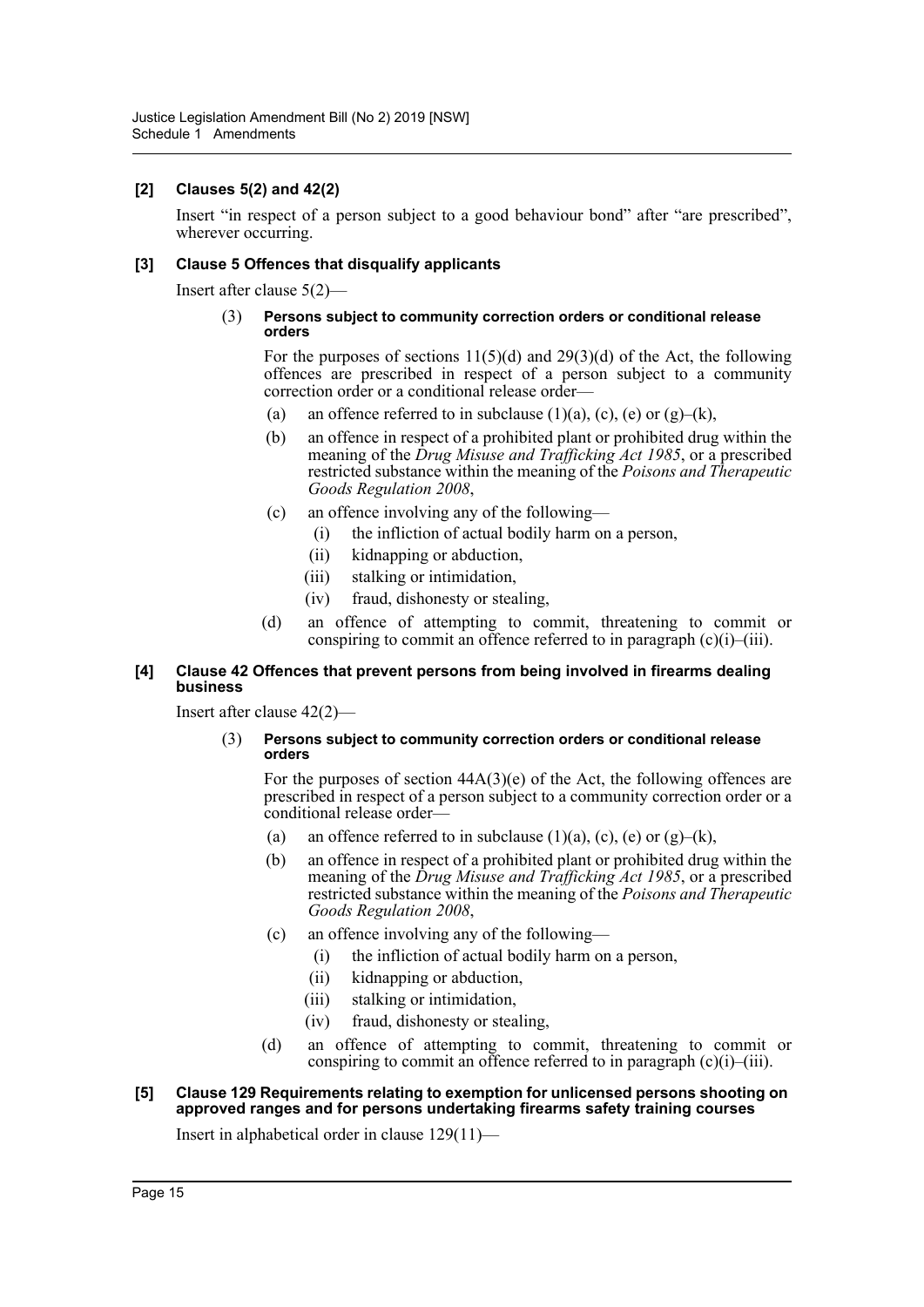*good behaviour bond* includes a reference to a community correction order or a conditional release order, but only if it was imposed in NSW.

#### **Explanatory note**

Item [1] of the proposed amendments provides that a reference to a good behaviour bond in clauses 5(1) and 42(1) of the *Firearms Regulation 2017* includes a reference to a community correction order or a conditional release order. Item [1] also clarifies that a person subject to a term of imprisonment (whether or not suspended) includes a reference to a person subject to an intensive correction order. The effect of the amendment is that a person who, within the previous 10 years, has been subject to a community correction order, conditional release order or intensive correction order imposed in New South Wales in respect of certain offences is not eligible for a firearms licence or permit and cannot be involved in a firearms dealing business.

Items [3] and [4] prescribe certain offences so that a person who is subject to a community correction order or conditional release order imposed in New South Wales for an offence committed in New South Wales is not eligible for a firearms licence or permit and cannot be involved in a firearms dealing business. Item [2] makes a consequential amendment.

Item [5] makes a similar amendment in relation to unlicensed persons using approved shooting ranges and undertaking firearms safety training courses.

# **1.13 Housing Act 2001 No 52**

#### **[1] Section 71 Disclosure of information**

Insert after section 71(d)—

(d1) to a law enforcement agency for the purposes of law enforcement (including in connection with the investigation of an offence) or ascertaining the whereabouts of an individual who has been reported to a police officer as a missing person, or

#### **[2] Section 71(2)**

Insert at the end of section 71—

(2) In this section—

*law enforcement agency* means any of the following—

- (a) the NSW Police Force, or the police force of another State or a Territory,
- (b) the New South Wales Crime Commission,
- (c) the Australian Federal Police,
- (d) the Australian Crime Commission,
- (e) the Director of Public Prosecutions of New South Wales, of another State or a Territory, or of the Commonwealth,
- (f) the Department of Communities and Justice,
- (g) the Office of the Sheriff of New South Wales,
- (h) a person or body prescribed by the regulations for the purposes of this definition.

#### **Explanatory note**

The proposed amendments allow information obtained in connection with the administration or execution of the *Housing Act 2001* to be disclosed to a law enforcement agency for law enforcement purposes, including investigating an offence or ascertaining the whereabouts of a missing person.

# **1.14 Law Enforcement (Powers and Responsibilities) Act 2002 No 103**

#### **[1] Section 148 General drug detection with dogs in authorised places**

Insert after section  $148(1)(e)$ —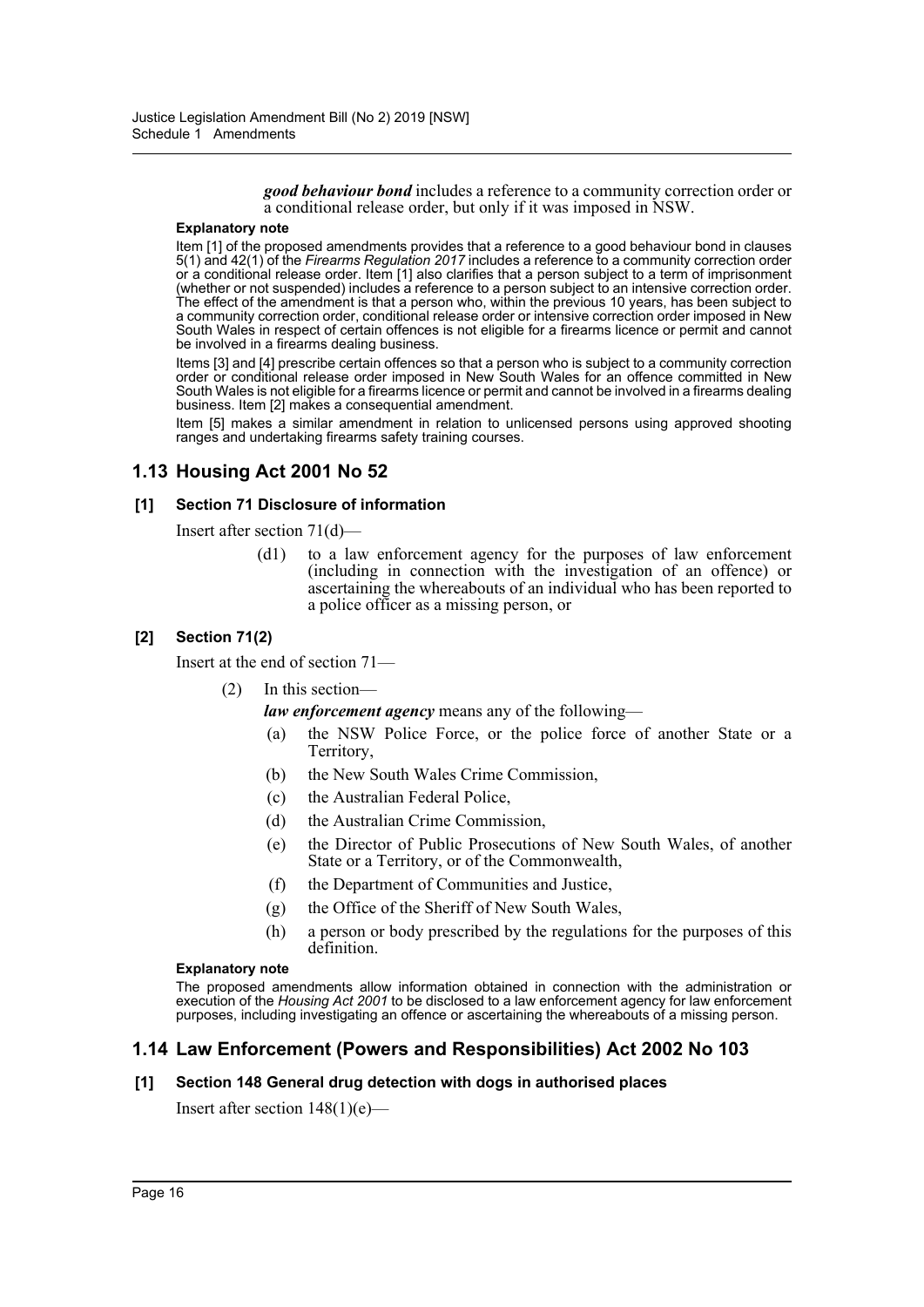(f) persons at, or seeking to enter or leave, any part of premises that the officer is authorised to enter under section 10 of the *Restricted Premises Act 1943*.

### **[2] Section 210N Notice of stock mustering order**

Omit section 210N(2). Insert instead—

(2) The owner of stock to which a stock mustering order relates is to cause a copy of the order to be served on the police officer in charge of the police station closest to the land to which the order relates.

#### **Explanatory note**

Item [1] of the proposed amendments authorises police officers to use dogs for general drug detection without a warrant when entering premises that are subject to a declaration under section 3 of the *Restricted Premises Act 1943*.

Item [2] requires the owner of stock subject to a stock mustering order to give a copy of the order to the police officer in charge of the closest police station.

# **1.15 Legal Aid Commission Act 1979 No 78**

#### **[1] Section 4 Definitions**

Omit the definition of *private legal practitioner* from section 4(1).

Insert in alphabetical order—

*associate* of a law practice has the same meaning as in the *Legal Profession Uniform Law (NSW)*.

*law practice* has the same meaning as in the *Legal Profession Uniform Law (NSW)*.

#### **[2] Sections 11(1)(a), 12(d) and (e), 39(1), 56(1AA)(c) and 64(c)**

Omit "private legal practitioners" wherever occurring. Insert instead "law practices".

#### **[3] Section 11 Provision of legal aid**

Omit "those persons are private legal practitioners" from section 11(2).

Insert instead "the services are provided by a law practice".

#### **[4] Sections 11(3), 27(3)(b) and (c), 29(2)(c), 34C, 38A(1), 40(1) and (1A), 41(1), 43A(1) and (2)–(4), 43B(1) and (2), 44(1), (3) and (4), 60(2), 63(3)(a) and 69(d)**

Omit "private legal practitioner" wherever occurring. Insert instead "law practice".

#### **[5] Section 12 Duties to be observed in the provision of legal aid**

Omit section 12(f). Insert instead—

(f) ensure, if work is assigned to a law practice, that the assignment is made in accordance with procedures determined from time to time by the Commission in accordance with Division 2 of Part 3,

#### **[6] Section 24 Performance of functions of solicitor**

Omit "a private" wherever occurring in section 24(2)(c). Insert instead "an Australian".

#### **[7] Sections 25(1) and 34(7)**

Omit "a private legal practitioner" wherever occurring. Insert instead "from a law practice".

#### **[8] Section 25 Solicitor-client relationship**

Omit "a private legal practitioner to act as solicitor for" from section 25(1A).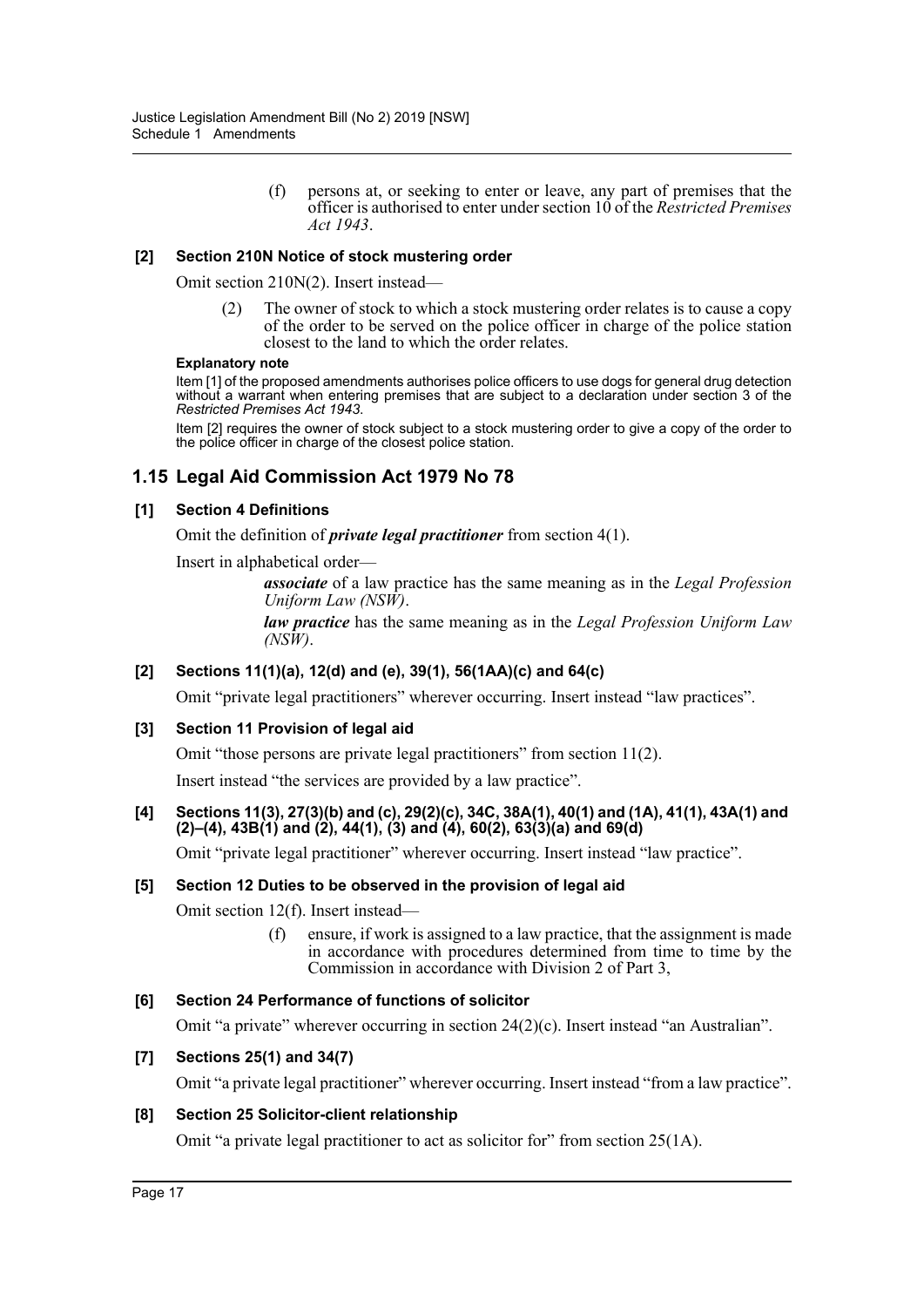Insert instead "a law practice to act on behalf of".

# **[9] Section 27 Immunity**

Omit "a private legal practitioner" from section 27(2).

Insert instead "a law practice (including an associate of a law practice)".

# **[10] Section 27(3)(a)**

Omit the paragraph. Insert instead—

(a) the engagement of a law practice for the provision of legal aid, or

# **[11] Sections 34C, 43(1) and 43A(1A)**

Omit "the legal practitioner" wherever occurring. Insert instead "the law practice".

# **[12] Sections 40(1A), 43A(1), (2) and (3), 43B(2) and 44(4)(b)**

Omit "the practitioner" wherever occurring. Insert instead "the law practice".

# **[13] Section 43A Payment of costs to law practices**

Omit "as a member of a panel established under Division 2 of Part 3" from section  $43A(1)(b)(iv)$ .

# **[14] Section 43A(5)**

Insert after section 43A(4)—

(5) A reference to a law practice in this section includes a reference to an associate of a law practice.

# **[15] Section 43B Payment of money by certain law practices**

Insert after section 43B(3)—

(4) A reference to a law practice in this section includes a reference to an associate of a law practice.

# **[16] Part 3, Division 2**

Omit the Division. Insert instead—

# **Division 2 Assignment of work to law practices**

# **49 Assignment of work**

- (1) The Commission is to determine the procedure for engaging law practices for the provision of legal aid, which may relate to, without limitation—
	- (a) the eligibility criteria of law practices, or
	- (b) the matters for which a law practice may be engaged, which may include (but are not limited to)—
		- (i) matters generally, or matters of a particular type or class, or
		- (ii) matters in a specified jurisdiction, or
		- (iii) matters in a specified area of the State, or
	- (c) the manner in which work is to be distributed to law practices, having regard to the interests of the legally assisted person or any choice expressed by the legally assisted person for a particular law practice.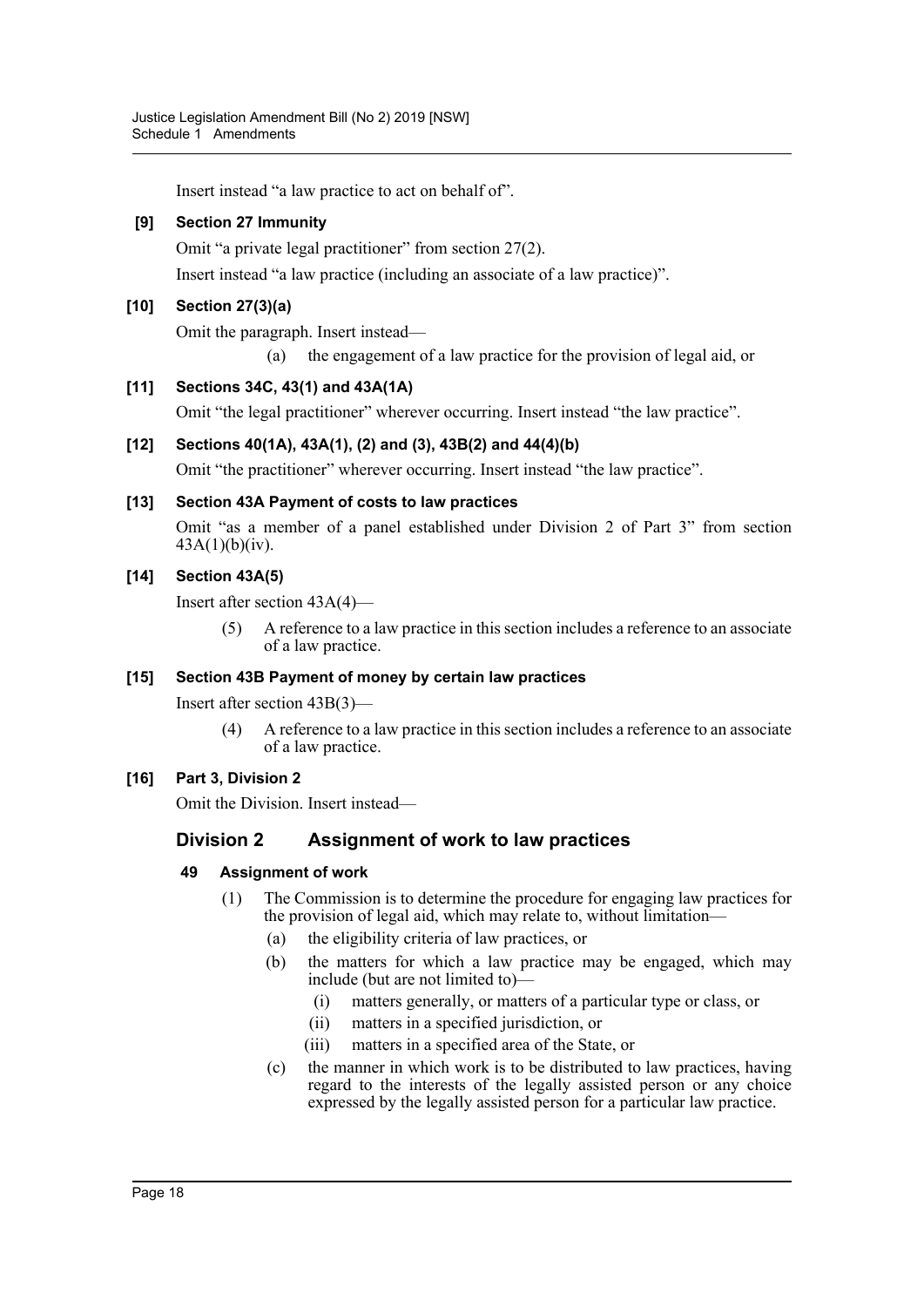- (2) A law practice that provides community legal services is not eligible to be engaged by the Commission for the provision of legal aid, unless the Commission otherwise determines.
- (3) A law practice that has been engaged by the Commission for the provision of legal aid does not have an entitlement to be given work.

### **50 Audits**

- (1) The Commission may, in respect of any work assigned by the Commission to a law practice, carry out an audit of the law practice, or cause an audit to be carried out, in accordance with arrangements made between the Commission and the law practice when the law practice was engaged by the Commission for the provision of legal aid.
- (2) For the purposes of an audit under subsection (1), the Commission, or a person appointed by the Commission, may—
	- (a) require a law practice to produce for inspection any files, records or documents relating to an assigned matter, and
	- (b) make copies of, or take extracts or notes from, any such files, records or documents, and
	- (c) require a law practice to provide the Commission, or person, with such assistance and facilities as may be reasonably necessary to enable the Commission, or person, to exercise the functions under this section, and
	- (d) require a law practice to give the Commission, or person, such other information as is reasonably necessary for the purposes of the audit.
- (3) The relationship between a law practice and a legally assisted person does not operate to prevent or limit an audit conducted under this section.
- (4) Except in proceedings under Chapter 5 of the *Legal Profession Uniform Law (NSW)*, the production of a file, record, document or statement, or the giving of information, under this section does not subsequently affect any legal professional privilege to which, but for subsection (3), the file, record, document, statement or information would be subject.
- (5) The regulations may make provision for or with respect to audits under this section.
- (6) Nothing in section 12(i) or 25 prevents or restricts the carrying out of an audit under this section.

#### **[17] Schedule 8 Savings, transitional and other provisions**

Insert at the end of the Schedule, with appropriate Part and clause numbering—

# **Part Provision consequent on enactment of Justice Legislation Amendment Act (No 2) 2019**

#### **Existing service provision agreements**

- (1) A service provision agreement between the Commission and a private legal practitioner under section 52, in force immediately before the repeal of that section by the amending Act, remains in force until whichever of the following occurs first or is the earliest—
	- (a) the agreement terminates in accordance with the terms of the agreement,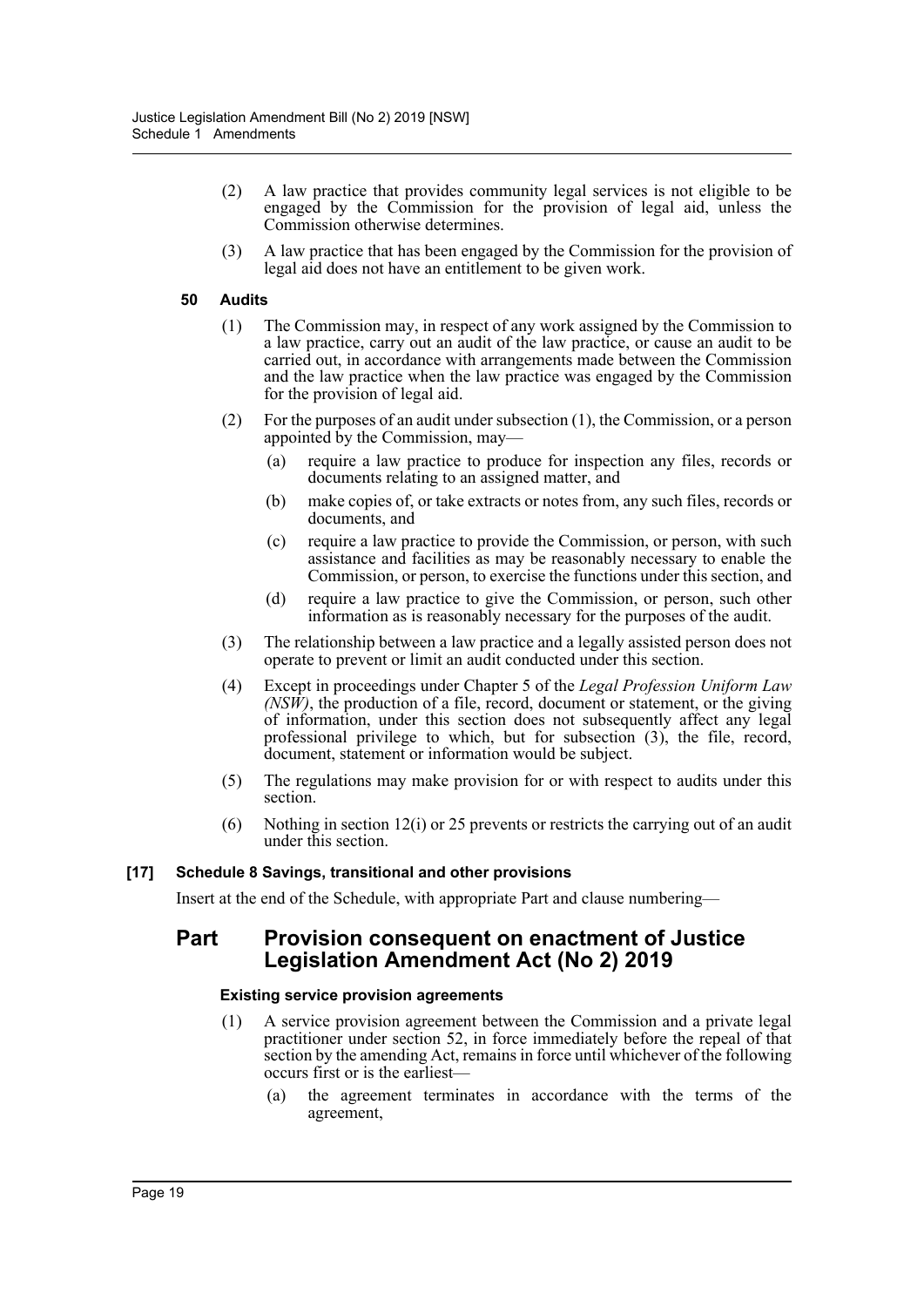- (b) the Commission notifies the practitioner of the termination of the service provision agreement,
- (c) the Commission engages the practitioner, or the law practice of which the practitioner is an associate, to provide legal aid in accordance with procedures determined under Division 2 of Part 3 of this Act, as substituted by the amending Act,
- (d) 1 October 2021.
- (2) Compensation is not payable by the Commission for any loss suffered by a person because of the operation of this clause.
- (3) In this clause—

*amending Act* means the *Justice Legislation Amendment Act (No 2) 2019*.

#### **Explanatory note**

Items [5] and [16] of the proposed amendments enable the Legal Aid Commission of New South Wales (the *Commission*) to engage law practices (which include sole practitioners and law firms) for the provision of legal aid, instead of engaging private legal practitioners. The proposed amendments remove the need for the Commission to establish panels in order to engage law practices. Item [16] also enables the Commission to audit a law practice and require a law practice to produce documents for the purposes of an audit. Items [1]–[4] and [6]–[15] make consequential amendments. Item [17] inserts a transitional provision.

# **1.16 Legal Profession Uniform Law Application Act 2014 No 16**

#### **Schedule 9 Savings, transitional and other provisions**

Insert at the end of the Schedule, with appropriate Part and clause numbering—

# **Part Provisions consequent on enactment of Justice Legislation Amendment Act (No 2) 2019**

#### **Validations**

- (1) The 2015 delegation is taken to be, and always to have been, validly made under section 406 of the Uniform Law.
- (2) The 2015 delegation is taken to have had the following operation during the relevant period for the purposes of this Act and the Uniform Law—
	- (a) the delegation of functions to the Bar Association also operated to delegate the functions to the Bar Council,
	- (b) the delegation of functions to the Law Society also operated to delegate the functions to the Law Society Council,
	- (c) the delegation authorised the Bar Association, Law Society and each Council (an *authorised delegate*) to make further delegations of functions to another entity (a *subdelegate*),
	- (d) the delegation authorised an authorised delegate or a subdelegate to appoint investigators under section 282 of the Uniform Law (whether generally or in relation to a particular law practice or a particular complaints investigation),
	- (e) the delegation authorised an authorised delegate or a subdelegate to exercise the Chapter 5 functions of the NSW Commissioner in relation to complaints even if—
		- (i) a complaint was made to or by the delegate or subdelegate instead of the Commissioner, or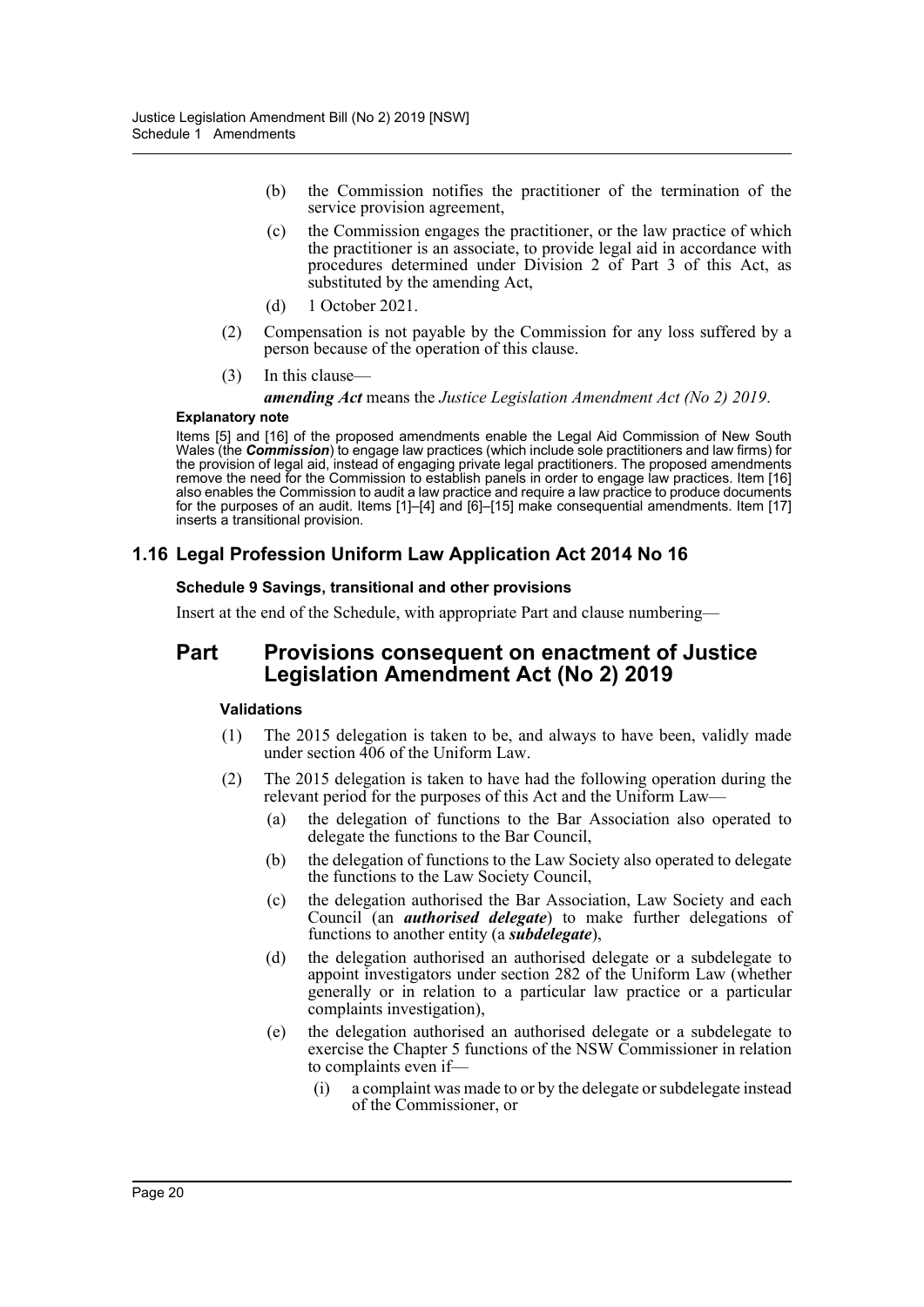- (ii) a disciplinary matter or consumer matter dealt with by the delegate or subdelegate was a matter other than one the Commissioner decided not to deal with or continue to deal with, or
- (iii) a decision or determination was made or other action taken by a delegate or subdelegate concerning a disciplinary matter without the matter being referred to the delegate by the Commissioner, or
- (iv) a decision or determination was made or other action taken by a delegate or subdelegate concerning a consumer matter without the matter being referred to the delegate by the Commissioner.
- **Note.** Under the Uniform Law, *Chapter 5 functions* means—
- (a) functions under Chapter 5, or
- (b) functions under another provision of that Law relating to Chapter 5, or
- (c) functions under the Uniform Rules relating to Chapter 5.
- (3) Without limiting subclause (2), an authorised delegate or a subdelegate is taken during the relevant period—
	- (a) to have been authorised under this Act and the Uniform Law—
		- (i) to receive or make complaints in exercise of the Chapter 5 functions of the NSW Commissioner, and
		- (ii) to initiate or prosecute proceedings in respect of complaints in a court or tribunal in exercise of the Chapter 5 functions of the NSW Commissioner, and
	- (b) to have made a complaint even if there was non-compliance with a requirement of section 267 of the Uniform Law.
- (4) Accordingly—
	- (a) any decision, determination or other action of an authorised delegate or subdelegate during the relevant period that would have been valid if subclauses  $(1)$ – $(3)$  had been in force at the time is validated, and
	- (b) any proceedings commenced by an authorised delegate or subdelegate during the relevant period that would have been validly commenced if subclauses  $(1)$ – $(3)$  had been in force at the time are validated, and
	- (c) any order or other decision of a court or tribunal made during the relevant period in proceedings referred to in paragraph (b) that would have been valid if subclauses  $(1)$ – $(3)$  had been in force at the time is validated.
- (5) Any proceedings commenced in a court or tribunal by an authorised delegate or subdelegate that were terminated on a relevant invalidity ground during the relevant period at the instigation of an authorised delegate or subdelegate—
	- (a) may be recommenced under the authority of this clause by the same delegate or subdelegate in the court or tribunal on the basis of the applications and other documents by which those proceedings were last commenced, and
	- (b) any thing done in the terminated proceedings (other than the termination of the proceedings) is taken to have been done in the recommenced proceedings.
- (6) Proceedings may be recommenced under the authority of this clause despite section 137 of this Act, but only if they are recommenced no later than 6 months after the day on which this clause commences.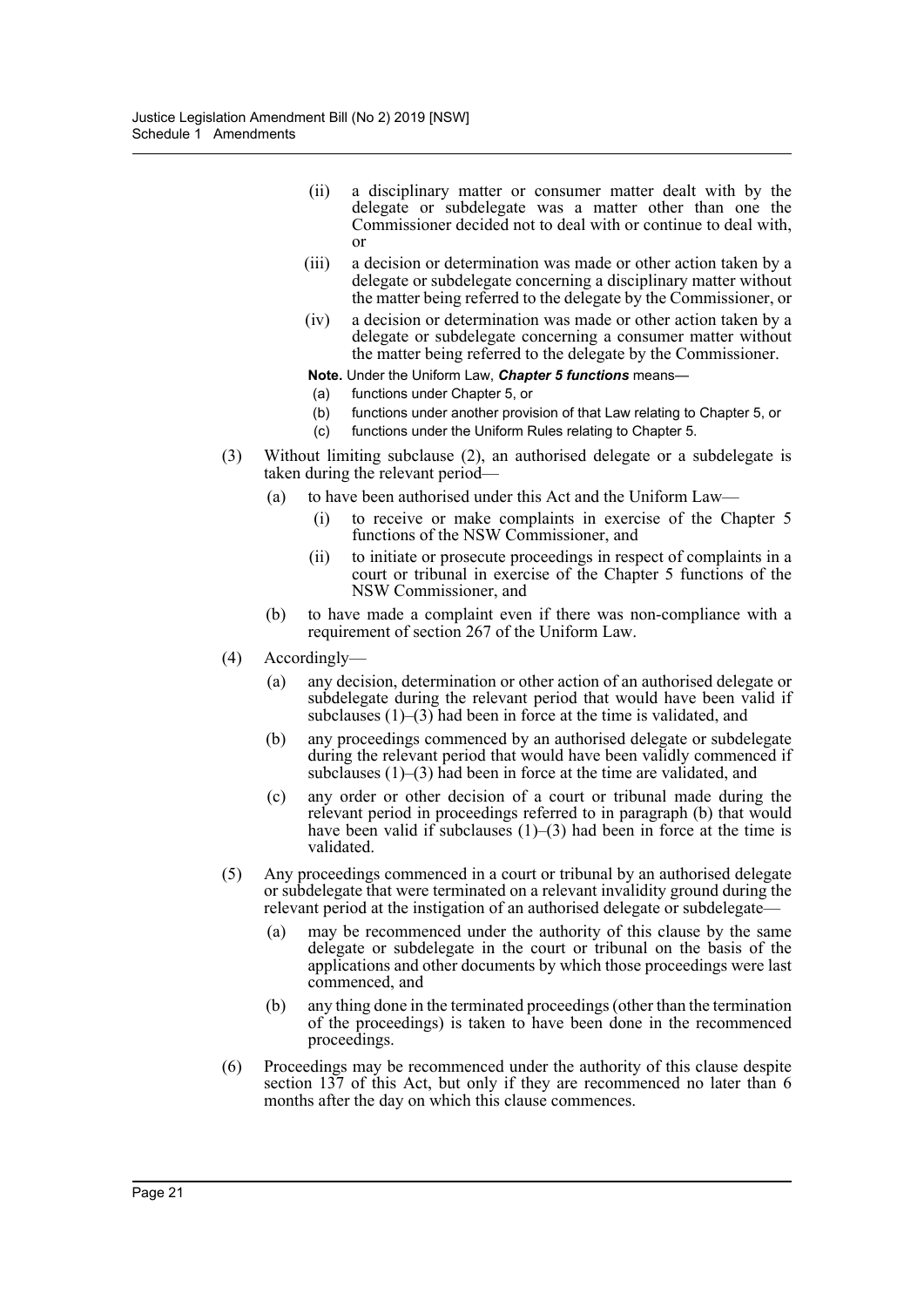- (7) Without limiting any other power to make rules of court, rules of court may be made under the *Civil Procedure Act 2005* and the *Civil and Administrative Tribunal Act 2013* for or with respect to the practice and procedure to be followed in connection with recommenced proceedings.
- (8) To avoid doubt—
	- (a) any decision that terminated proceedings during the relevant period on a relevant invalidity ground is not affected by this clause unless proceedings are recommenced, and
	- (b) any decision as to costs made in respect of terminated proceedings is not affected by this clause regardless of whether proceedings are recommenced.
- (9) This clause (including anything authorised by this clause) has effect despite anything to the contrary in—
	- (a) the 2015 delegation, or
	- (b) this Act, the Uniform Law or any other law.
- (10) In this clause—

*2015 delegation* means the delegation of the NSW Commissioner's functions to the Bar Association and Law Society purportedly made by the NSW Commissioner under section 406 of the Uniform Law on 18 June 2015. *action* includes an omission.

*commenced*, in relation to proceedings, includes initiated or prosecuted.

*consumer matter* has the meaning given by section 269 of the Uniform Law. *disciplinary matter* has the meaning given by section 270 of the Uniform Law. *proceedings* include purported proceedings.

*relevant invalidity ground*, in relation to proceedings, means on the ground that the proceedings were not validly commenced by an authorised delegate or subdelegate because of any one or more of the following reasons-

- (a) the delegate or subdelegate was not authorised to commence the proceedings by the 2015 delegation, including because—
	- (i) the 2015 delegation was not valid, or
	- (ii) the terms of the 2015 delegation did not allow the delegate or subdelegate to commence the proceedings, or
	- (iii) the delegate, subdelegate or NSW Commissioner did not comply with a provision of the 2015 delegation,
- (b) the proceedings were based on a complaint purportedly made to or by the delegate or subdelegate in circumstances where this Act or the Uniform Law required the complaint to have been made to or by the NSW Commissioner,
- (c) the proceedings were based on a complaint purportedly made to or by the delegate or subdelegate in circumstances where there was non-compliance with a requirement of section 267 of the Uniform Law.

*relevant period* means the period commencing on 18 June 2015 and ending immediately before the day on which this clause commences.

*rules of court*, in relation to the Civil and Administrative Tribunal, means—

- (a) Tribunal rules referred to in section 25 of the *Civil and Administrative Tribunal Act 2013*, and
- (b) procedural directions given by the President of the Tribunal under section 26 of that Act.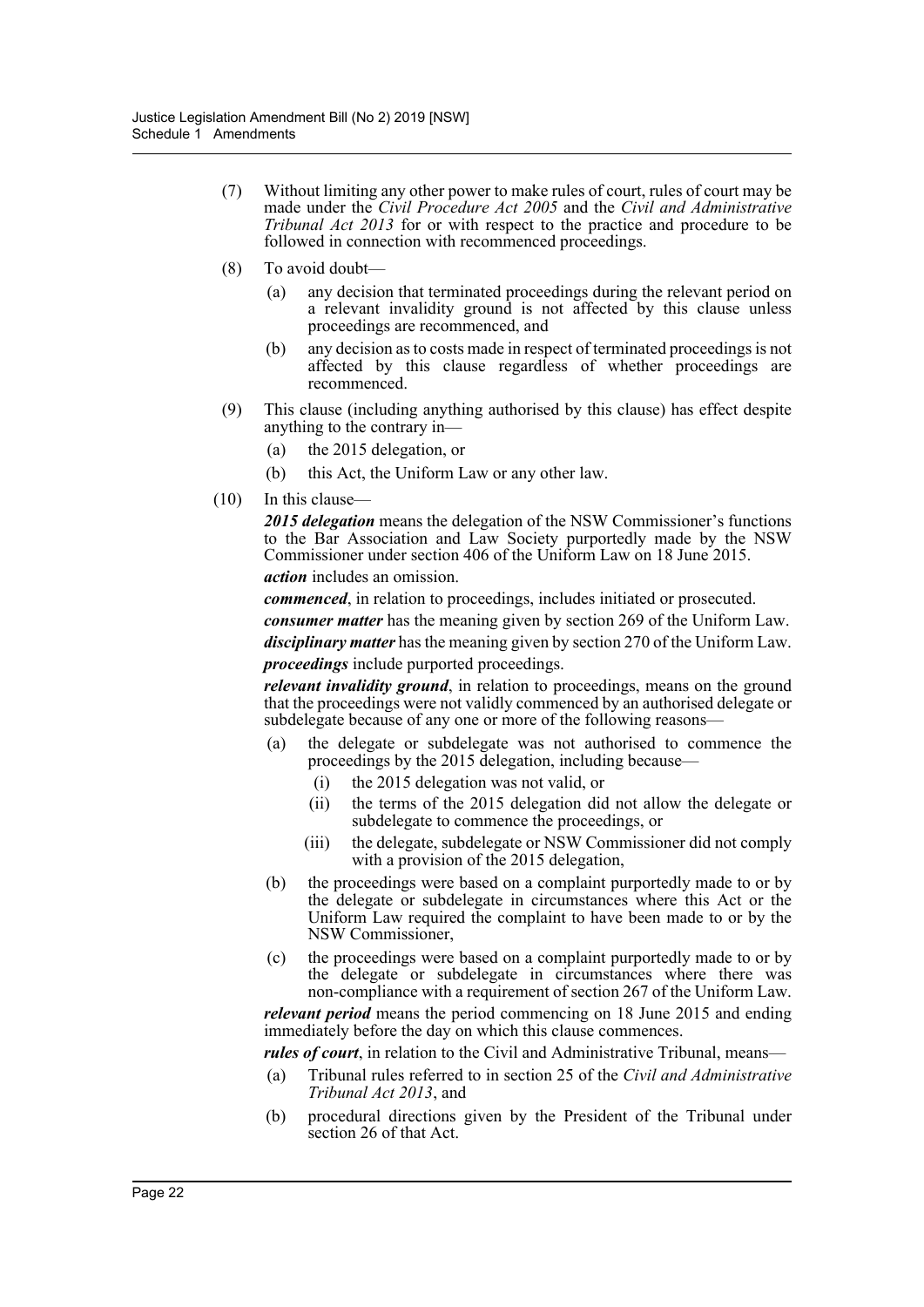*terminated* includes withdrawn, stayed, dismissed, discontinued or otherwise not proceeded with.

*Uniform Law* means the *Legal Profession Uniform Law (NSW)*.

#### **Explanatory note**

The proposed amendment validates decisions, determinations and other actions taken under the authority of a delegation purportedly given in 2015 to the New South Wales Bar Association and Law Society of New South Wales by the Legal Services Commissioner. In particular, the proposed amendment seeks to address certain issues identified by the Civil and Administrative Tribunal in *Council of the Law Society of NSW v DXW* [2019] NSWCATOD 101.

# **1.17 NSW Trustee and Guardian Act 2009 No 49**

#### **[1] Section 11 General trustee and other functions**

Insert after section 11(3)—

- (3A) The NSW Trustee may prepare instruments that create enduring guardianship appointments and carry out professional services in connection with the preparation of the instruments.
- (3B) The NSW Trustee may prepare instruments that create powers of attorney and carry out professional services in connection with powers of attorney.

#### **[2] Section 16 Powers of NSW Trustee relating to property and other matters**

Omit section 16(1)(w). Insert instead—

(w) repair and insure against fire or accident any property and charge the cost of repairs to capital or income, or apportion the cost between capital and income, as the NSW Trustee considers equitable.

#### **Explanatory note**

Item [1] of the proposed amendments extends the functions of the NSW Trustee to include the preparation of instruments that create enduring guardianship appointments and powers of attorney. Item [2] enables the NSW Trustee to charge the cost of any property repairs to capital or income, or apportion between capital and income, when acting in a trust or protective capacity.

# **1.18 Parole Orders (Transfer) Act 1983 No 190**

#### **[1] Section 3 Definitions**

Insert in alphabetical order—

*State Parole Authority* means the State Parole Authority constituted by section 183 of the *Crimes (Administration of Sentences) Act 1999*.

#### **[2] Section 8 Registration**

Insert after section  $8(1)(a)$ —

(a1) attaching to the parole order a document specifying the conditions of the parole order that apply, on and from the registration, because of the operation of section 9A, and

#### **[3] Section 8(2)**

Omit the subsection. Insert instead—

- (2) When the Registrar has registered a parole order, the Registrar is—
	- (a) to provide the Chairperson of the State Parole Authority with access to the parole order and memorandum, the document referred to in subsection  $(1)(a1)$  and the document sent by the designated authority under section  $6(1)(b)$ , and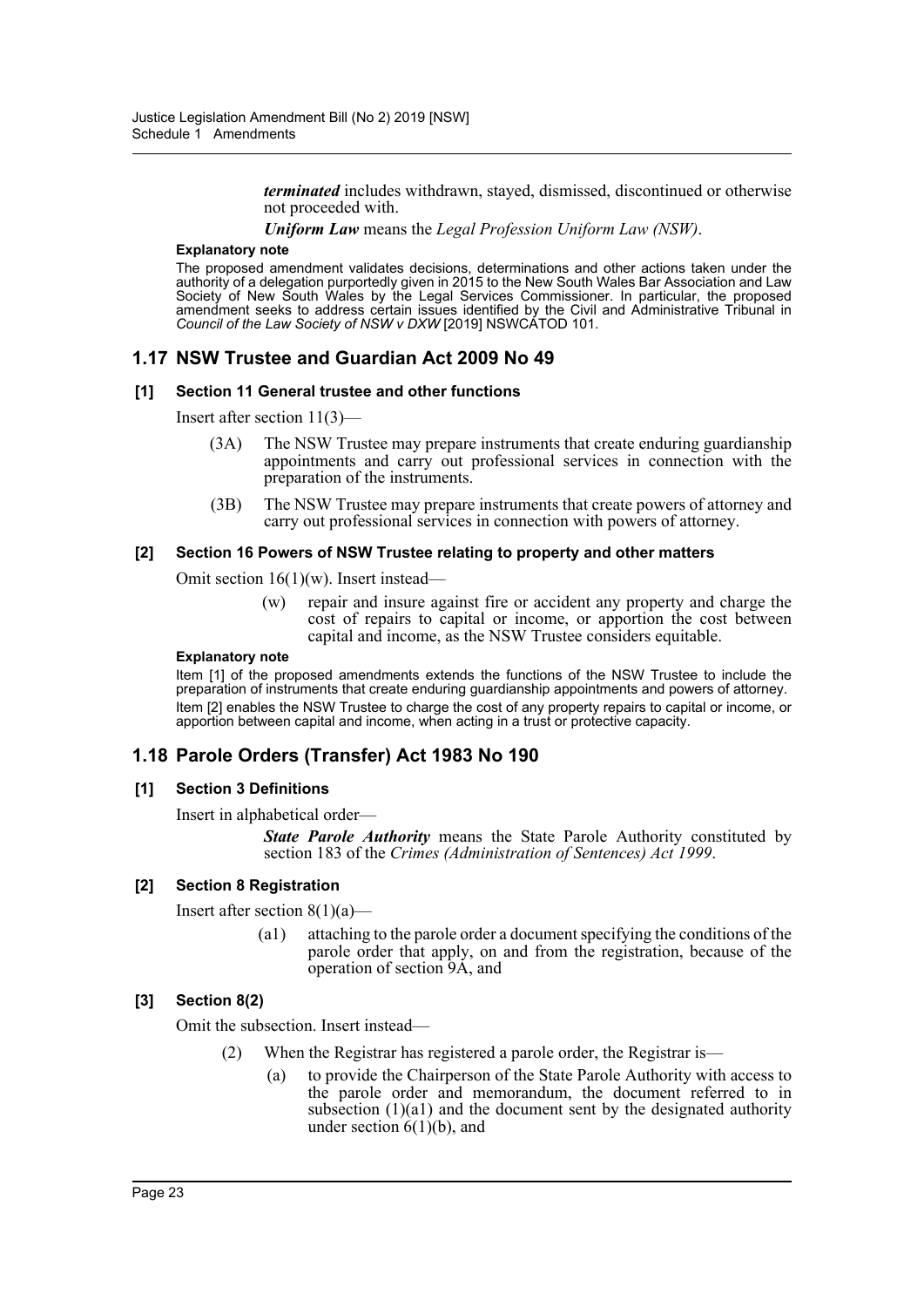- (b) to notify the designated authority that requested the registration of the parole order in writing of the order's registration and the date of registration, and
- (c) to personally serve a notice on the person to whom the parole order relates that specifies the date of registration and the conditions of the parole order that apply, on and from registration, because of the operation of section 9A.

# **[4] Section 9A**

Insert after section 9—

### **9A Conditions of interstate parole orders**

- (1) When a parole order made under a law of another State or a Territory (a *registered interstate parole order*) is registered under this Act—
	- (a) the parole order is taken to be subject to the NSW standard parole conditions as if the parole order was a parole order made under the *Crimes (Administration of Sentences) Act 1999* and the provisions of that Act relating to conditions of a parole order apply accordingly, and
	- (b) the NSW standard parole conditions replace any conditions imposed under the law of the other State or Territory to which the parole order was subject immediately before registration.
- (2) The *NSW standard parole conditions* are—
	- (a) the standard conditions imposed by the *Crimes (Administration of Sentences) Act 1999* or the regulations made under that Act, as referred to in section 128 of that Act, and
	- (b) a condition that the offender is subject to supervision as prescribed by the regulations under section 128C of that Act for the relevant period of supervision.
- (3) The *relevant period of supervision* is the period that is the lesser of the following—
	- (a) the remaining period of the parole order,
	- (b) 3 years plus any extension of that period under subsection (4).
- (4) The State Parole Authority may while the parole order is in force extend the relevant period of supervision by, or impose a further period of supervision of, up to 3 years at a time.
- (5) The regulations may modify the application of the NSW standard parole conditions to a person to whom a registered interstate parole order relates, including by prescribing a different relevant period of supervision. **Note.** The State Parole Authority may impose additional conditions on a registered interstate parole order, and vary or revoke additional conditions, under the *Crimes (Administration of Sentences) Act 1999* in the same way as it can in relation to a parole order made in New South Wales.

# **[5] Schedule 1**

Insert after Part 4—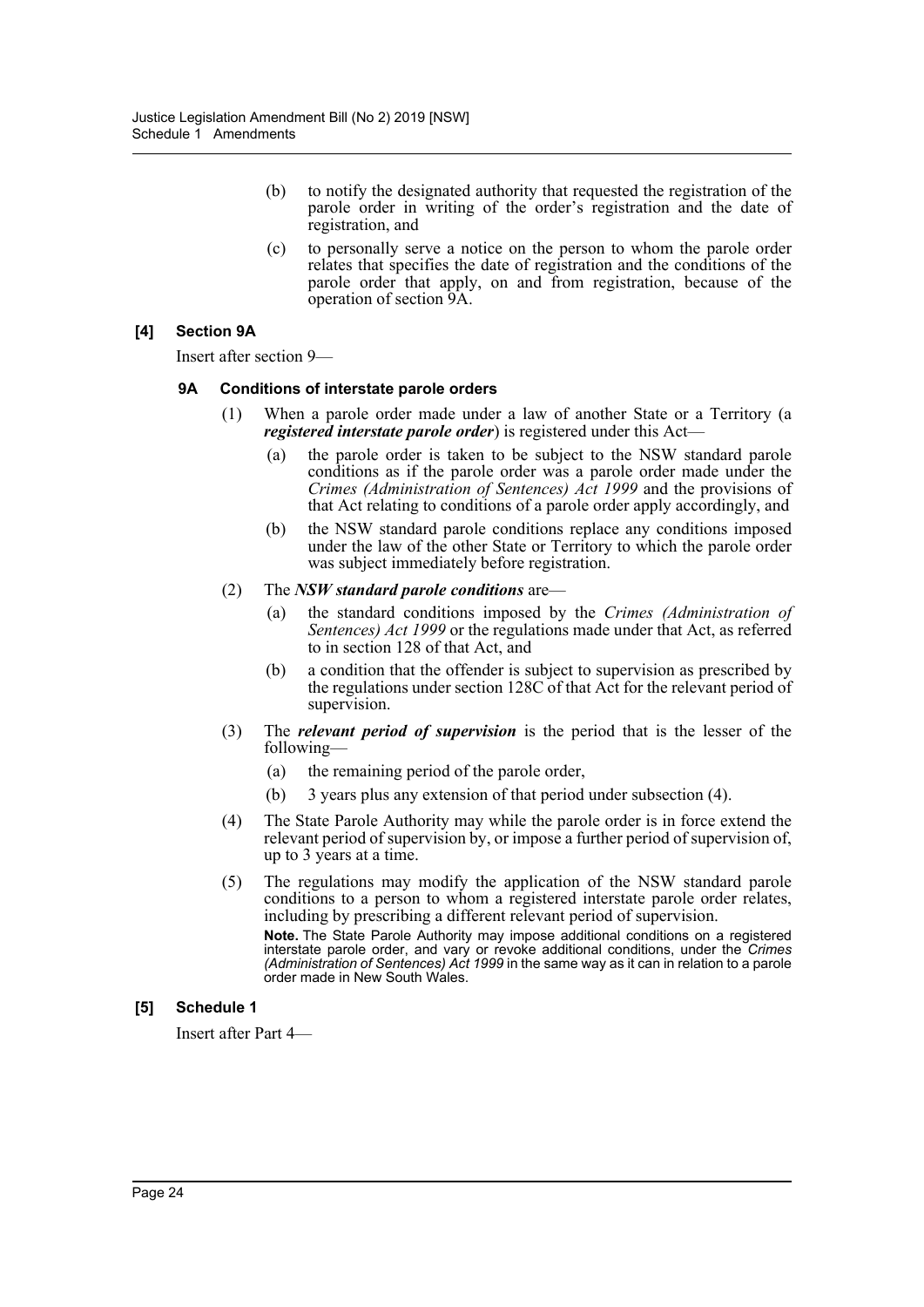# **Schedule 1 Savings, transitional and other provisions**

# **Part 1 Provisions consequent on enactment of Justice Legislation Amendment Act (No 2) 2019**

# **1 Definition**

In this Part—

*amending Act* means the *Justice Legislation Amendment Act (No 2) 2019*.

# **2 Regulations**

- (1) A regulation (a *transitional regulation*) may make provision about a matter for which-
	- (a) it is necessary to make provision to allow or facilitate the doing of any thing to achieve the transition from the operation of this Act before it was amended by the amending Act to the operation of this Act as amended by the amending Act, and
	- (b) this Act does not make provision or sufficient provision.
- (2) A transitional regulation may have retrospective operation to a day not earlier than the commencement of this Part.
- (3) A transitional regulation must declare it is a transitional regulation.
- (4) This clause and any transitional regulations expire 2 years after the commencement of this Part.

# **3 Conditions of registered interstate parole orders**

- (1) The amendments made to Part 2 of this Act by the amending Act are taken to apply to an existing registered interstate parole order as soon as the Registrar has complied with section  $8(1)(a1)$  and (2) in respect of the order.
- (2) The regulations may make further modifications to the application of section 9A to a person to whom an existing registered interstate parole order applies.
- (3) In this clause—

*existing registered interstate parole order* means a parole order that was registered under this Act immediately before the commencement of section 9A.

#### **Explanatory note**

Item [4] of the proposed amendments provides that on the registration in New South Wales of a parole order made under a law of another State or a Territory, the NSW standard parole conditions apply and replace the conditions imposed under that other law. Item [2] requires the Registrar of Transferred Parole Orders (the *Registrar*), when registering the parole order, to attach a document to the order setting out the NSW standard parole conditions. Item [3] requires the Registrar to provide the Chairperson of the State Parole Authority with access to the registered parole order and related documents, to notify the designated authority in the other State or Territory that the order has been registered and to serve, personally on the person subject to the parole order, a notice that sets out when the parole order was registered and the NSW standard parole conditions.

Item [5] inserts a power to make transitional regulations and applies the amendments to existing registered interstate parole orders.

Item [1] includes a definition of *State Parole Authority*.

# **1.19 Restricted Premises Act 1943 No 6**

# **[1] Section 10 Entry by police**

Insert ", do any of the following" after "without warrant" in section 10(1).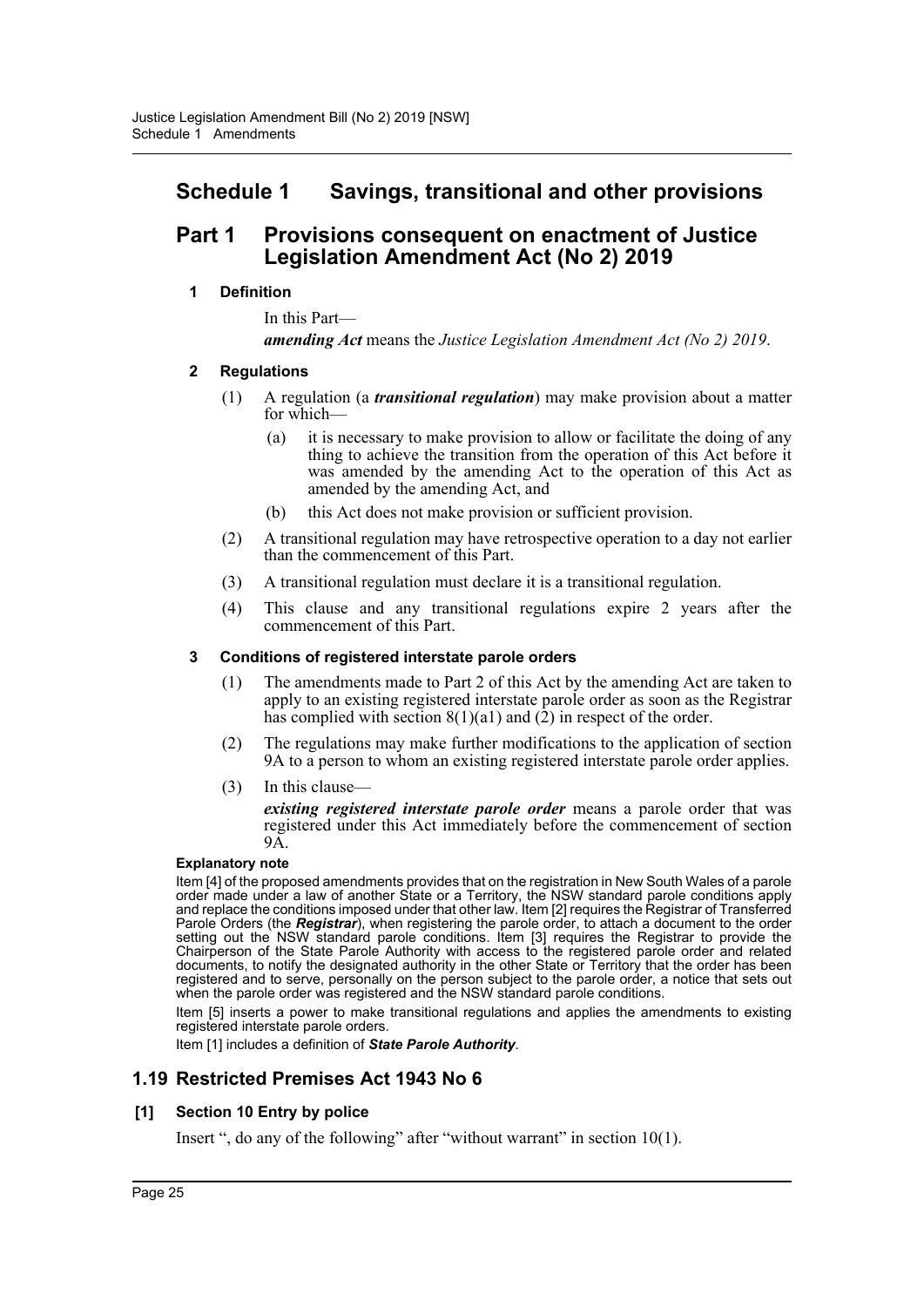# **[2] Section 10(1)(g)**

Insert after section  $10(1)(f)$ —

(g) exercise any of the powers conferred under this subsection with the aid of any assistants the member considers necessary.

**Note.** A police officer is authorised to use a dog to carry out general drug detection at the premises under section 148 of the *Law Enforcement (Powers and Responsibilities) Act 2002*. Section 196 of that Act also authorises the use of dogs for general firearms or explosives detection.

#### **Explanatory note**

Item [2] of the proposed amendments enables police officers to use assistants when entering restricted premises. Item [1] makes a law revision amendment.

# **1.20 Scrap Metal Industry Act 2016 No 42**

#### **Section 14 Prohibitions on buying or disposing of unidentified motor vehicles**

Insert ", unless authorised to do so by a police officer by order in writing," after "must not" in section 14(1).

#### **Explanatory note**

The proposed amendment allows a scrap metal dealer to buy scrap metal that consists of a motor vehicle that has had its unique identifier removed, obliterated, defaced or altered if the dealer is authorised to do so by a police officer by order in writing.

# **1.21 Sheriff Act 2005 No 6**

#### **[1] Section 7B**

Insert after section 7A—

#### **7B Powers when executing certain arrest warrants**

- (1) A sheriff's officer executing an arrest warrant issued by a court under section 97 of the *Civil Procedure Act 2005* may require a person named in the warrant to submit to a personal search if the officer believes on reasonable grounds that it is prudent to do so to ascertain whether the person is carrying anything that would present a danger to a person.
- (2) Before requiring a person to submit to a personal search under this section, the sheriff's officer must show the person the arrest warrant and the officer's certificate of identification referred to in section 13.
- (3) A sheriff's officer may seize and detain a thing found in a personal search under this section that the officer believes on reasonable grounds would present a danger to a person.
- (4) A sheriff's officer who seizes any thing under subsection (3) must—
	- (a) if the officer is satisfied after examining the thing that its retention as evidence is not required and it is not a danger to a person—return the thing to the person from whom it was confiscated, or
	- (b) if the officer is not so satisfied—deliver the thing to a police officer as soon as is reasonably practicable.
- (5) A personal search of a person conducted under this section must, as far as is reasonably practicable in the circumstances, comply with the following requirements—
	- (a) the sheriff's officer must inform the person to be searched of the following matters—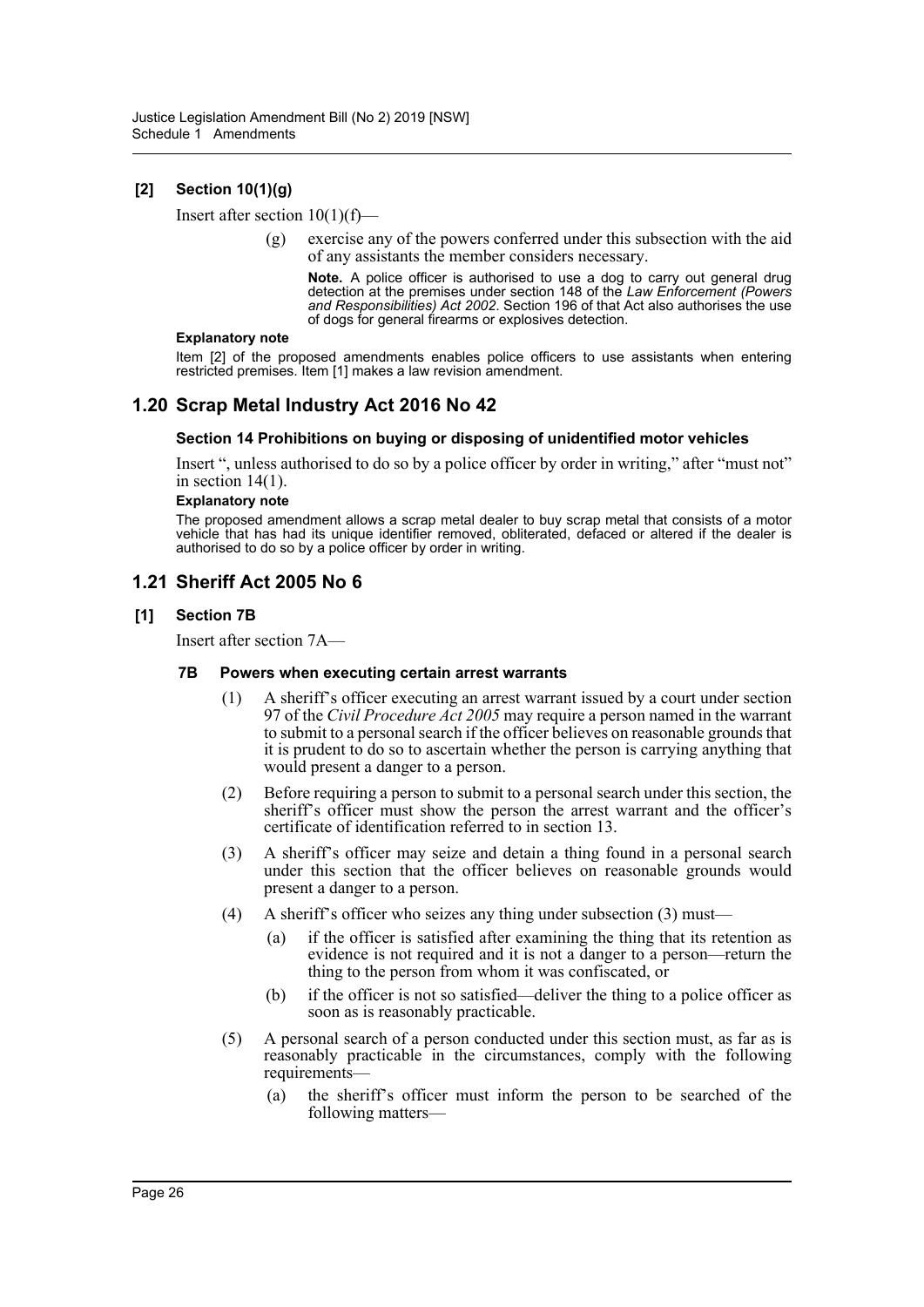- (i) whether the person will be required to remove clothing during the search,
- (ii) why it is necessary to remove the clothing,
- (b) the sheriff's officer must ask for the person's co-operation,
- (c) a personal search must be conducted—
	- (i) in a way that provides reasonable privacy for the person searched, and
	- (ii) as quickly as is reasonably practicable,
- (d) the sheriff's officer must conduct the least invasive kind of search practicable in the circumstances,
- (e) a personal search of a person must be conducted by a sheriff's officer of the same sex as the person or, if a sheriff's officer of that sex is unavailable, by another person of that sex at the direction of a sheriff's officer.
- (6) If a sheriff's officer makes a requirement of a person under subsection (1) and the person fails immediately to comply with that requirement, the sheriff's officer may again make the requirement and, in that case, must warn the person that a failure immediately to comply with the requirement may be an offence.
- (7) If a sheriff's officer makes a requirement of a person in accordance with subsection (6), the person must immediately comply with the requirement. Maximum penalty—5 penalty units.
- (8) In this section *personal search* has the same meaning as in the *Court Security Act 2005*.

#### **[2] Section 13A**

Insert before section 14—

#### **13A Nature of proceedings for offences**

Proceedings for an offence under this Act or the regulations may be dealt with summarily before the Local Court.

#### **Explanatory note**

Item [1] of the proposed amendments permits a sheriff's officer to search a person named in a warrant issued by a court under section 97 of the *Civil Procedure Act 2005* if the officer believes on reasonable grounds it is prudent to do so to ascertain whether the person is carrying anything that would present a danger to a person. A sheriff's officer may seize and detain a thing found in the search that the officer believes would present a danger to a person. Item [2] makes a consequential amendment.

# **1.22 Surveillance Devices Act 2007 No 64**

#### **[1] Section 17 Application for a surveillance device warrant**

Omit "(b) and (c)" from section 17(5A).

#### **[2] Section 25 Application for a retrieval warrant**

Omit "(b)" from section 25(5A).

#### **[3] Section 40 Prohibition on use, communication or publication of protected information**

Insert "or students of policing within the meaning of the *Police Act 1990*" after "Police Force" in section  $40(4\text{\AA})(b)$ .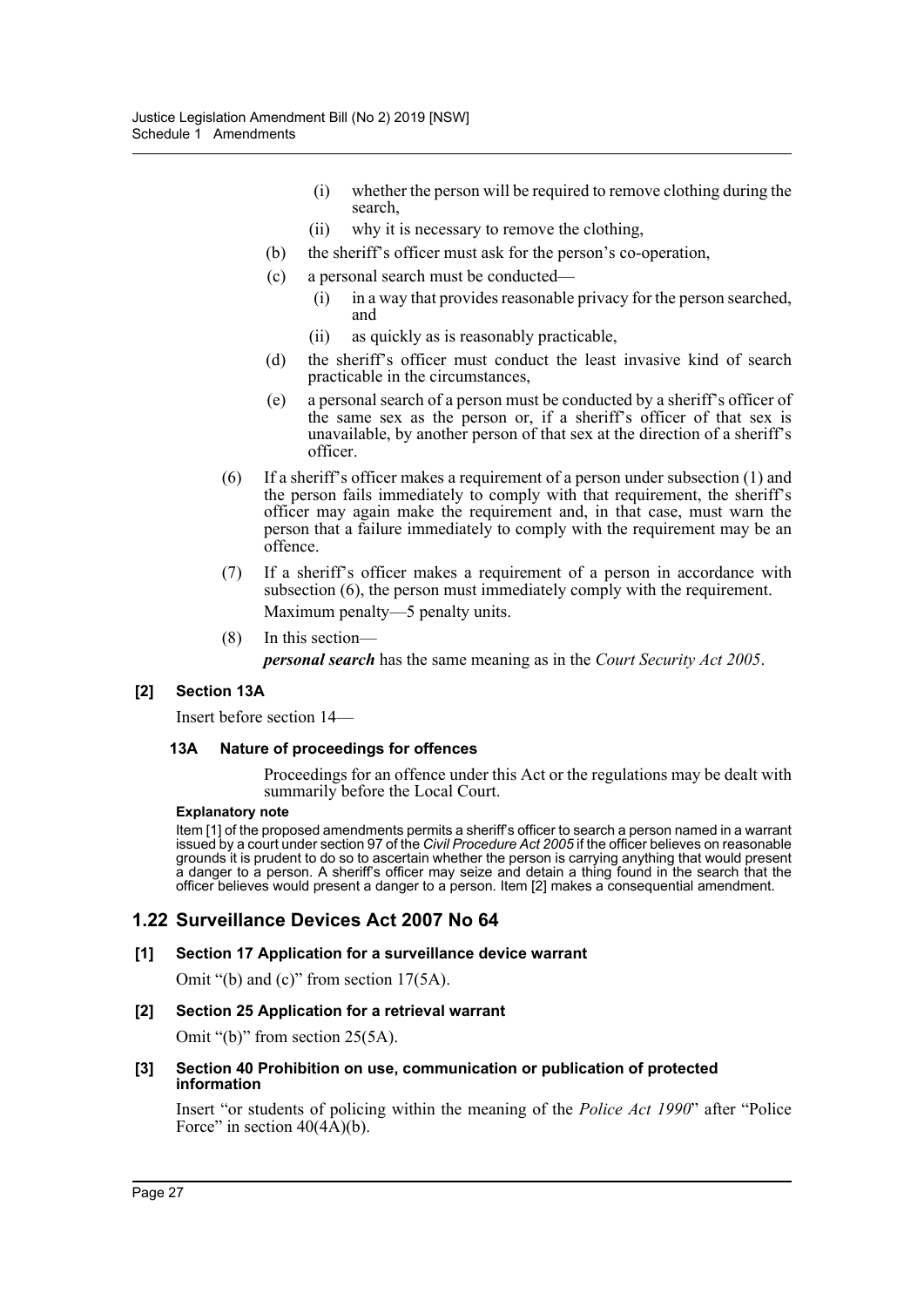#### **Explanatory note**

Items [1] and [2] of the proposed amendments extend the information required to be included in a notice served on the Attorney General in relation to an application for a surveillance device warrant or retrieval warrant to include the grounds on which the warrant is sought.

Item [3] allows information obtained from the use of body-worn video by police officers to be used in connection with the education and training of students of policing.

# **1.23 Trustee Act 1925 No 14**

#### **Section 100A**

Insert after section 100—

#### **100A Limitation of liability of beneficiaries in respect of trustees**

- (1) The rule of equity known as the rule in *Hardoon v Belilios* is abolished. **Note.** The rule is considered to have originated in the decision of the Privy Council in *Hardoon v Belilios* [1901] AC 118. The NSW Law Reform Commission recommended the abolition of the rule in *Report 144 (2018): Laws relating to beneficiaries of trusts.*<br>This section gives effect to Recommendation 2.1 of that Report.
- (2) Accordingly, a beneficiary under a trust (whether created before, on or after the commencement day) is not liable to indemnify the trustee or make any other payment to the trustee or any other person for any act, default, obligation or liability of the trustee arising on or after the commencement day unless—
	- (a) the beneficiary has agreed in writing to be liable, or
	- (b) subsection (3) applies.
- (3) This section does not prevent a trustee of an investment trust from recovering any amount that a beneficiary under the trust is liable to pay for a right, interest or other entitlement to profits, income or other returns generated by the trust.
- (4) To avoid doubt, this section does not affect any liability that a beneficiary under a trust may have in a capacity other than as a beneficiary.
- (5) In this section—

*commencement day* means the day on which this section commenced.

*investment trust* means any trust (however described) created for the purpose of generating profits, income or other returns for its beneficiaries using funds provided by them, and includes a unit trust scheme within the meaning of the *Duties Act 1997*.

#### **Explanatory note**

The proposed amendment abolishes a rule of equity (known as the rule in *Hardoon v Belilios*) under which a trust beneficiary could be held liable in certain circumstances to indemnify or make other payments in respect of acts, defaults, obligations or liabilities of the trustee. The NSW Law Reform Commission recommended the abolition of the rule in *Report 144 (2018): Laws relating to beneficiaries of trusts*.

# **1.24 Weapons Prohibition Act 1998 No 127**

#### **[1] Section 4 Definitions**

Insert in alphabetical order in section 4(1)—

*community correction order* has the same meaning as in the *Crimes (Sentencing Procedure) Act 1999*.

*conditional release order* has the same meaning as in the *Crimes (Sentencing Procedure) Act 1999*.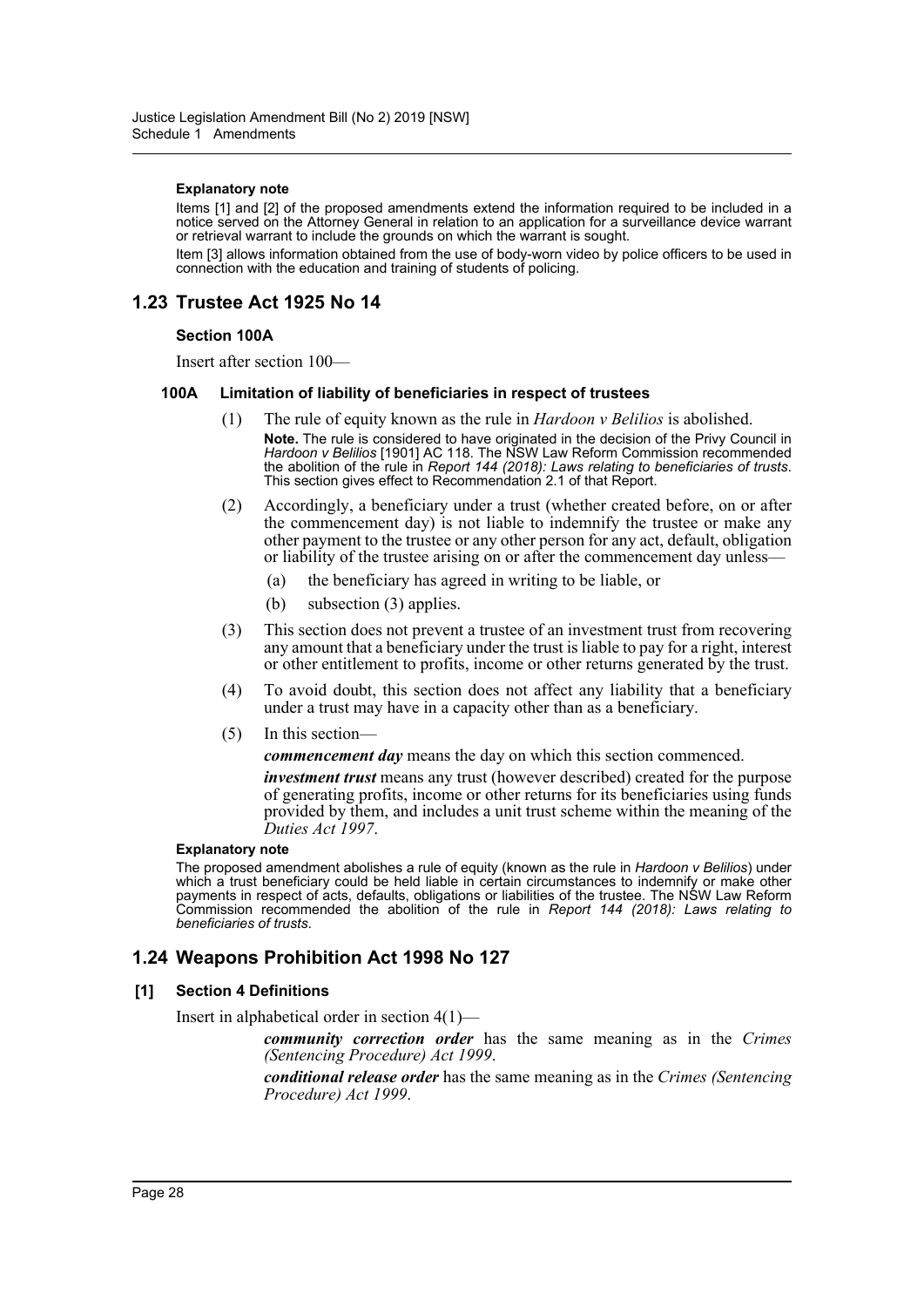### **[2] Section 10 Issuing of permit**

Omit section 10(3)(c). Insert instead—

- (c) is subject to one of the following in relation to an offence prescribed by the regulations—
	- (i) a good behaviour bond, whether entered into in New South Wales or elsewhere,
	- (ii) a community correction order imposed in New South Wales,
	- (iii) a conditional release order imposed in New South Wales, or

#### **[3] Schedule 2 Savings and transitional provisions**

Insert at the end of the Schedule, with appropriate Part and clause numbering—

# **Part Provisions consequent on enactment of Justice Legislation Amendment Act (No 2) 2019**

#### **Application of eligibility amendments**

- (1) This clause applies to the amendments made to section 10(3) of this Act and clause 5 of the *Weapons Prohibition Regulation 2017* by the *Justice Legislation Amendment Act (No 2) 2019* (the *eligibility amendments*).
- (2) Any permit that would have been validly issued or not issued during the transitional period if the eligibility amendments had been in force at the relevant time is taken to have been validly issued or not issued (as the case requires).
- (3) Subclause (2) does not affect the validity of any decision made during the transitional period to issue or refuse to issue a permit if the decision would have been valid even without the eligibility amendments.
- (4) To avoid doubt, the eligibility amendments extend to an application for a permit made, but not finally determined, before the commencement of this clause.
- (5) In this clause—

*transitional period* means the period commencing on 24 September 2018 and ending immediately before the day this clause commences.

**Note.** The *Crimes (Sentencing Procedure) Amendment (Sentencing Options) Act 2017* commenced on 24 September 2018. It included transitional provisions that converted good behaviour bonds into community correction orders and conditional release orders.

#### **Explanatory note**

Item [2] of the proposed amendments updates a reference to good behaviour bonds as a consequence of changes to community-based sentencing options made by the *Crimes (Sentencing Procedure) Amendment (Sentencing Options) Act 2017* to include community correction orders and conditional release orders. The effect of the amendment is that a person who is subject to a community correction order or conditional release order imposed in New South Wales in respect of a prescribed offence is not eligible for a weapons permit. Item [2] also makes it clear that a person subject to a good behaviour bond entered into outside of New South Wales in respect of a prescribed offence continues to be ineligible for a weapons permit. Item [1] makes a consequential amendment. Item [3] provides that certain permits issued between 24 September 2018 and the commencement of the proposed amendments are taken to be valid. A pending application for a permit is to be dealt with under the amended provisions.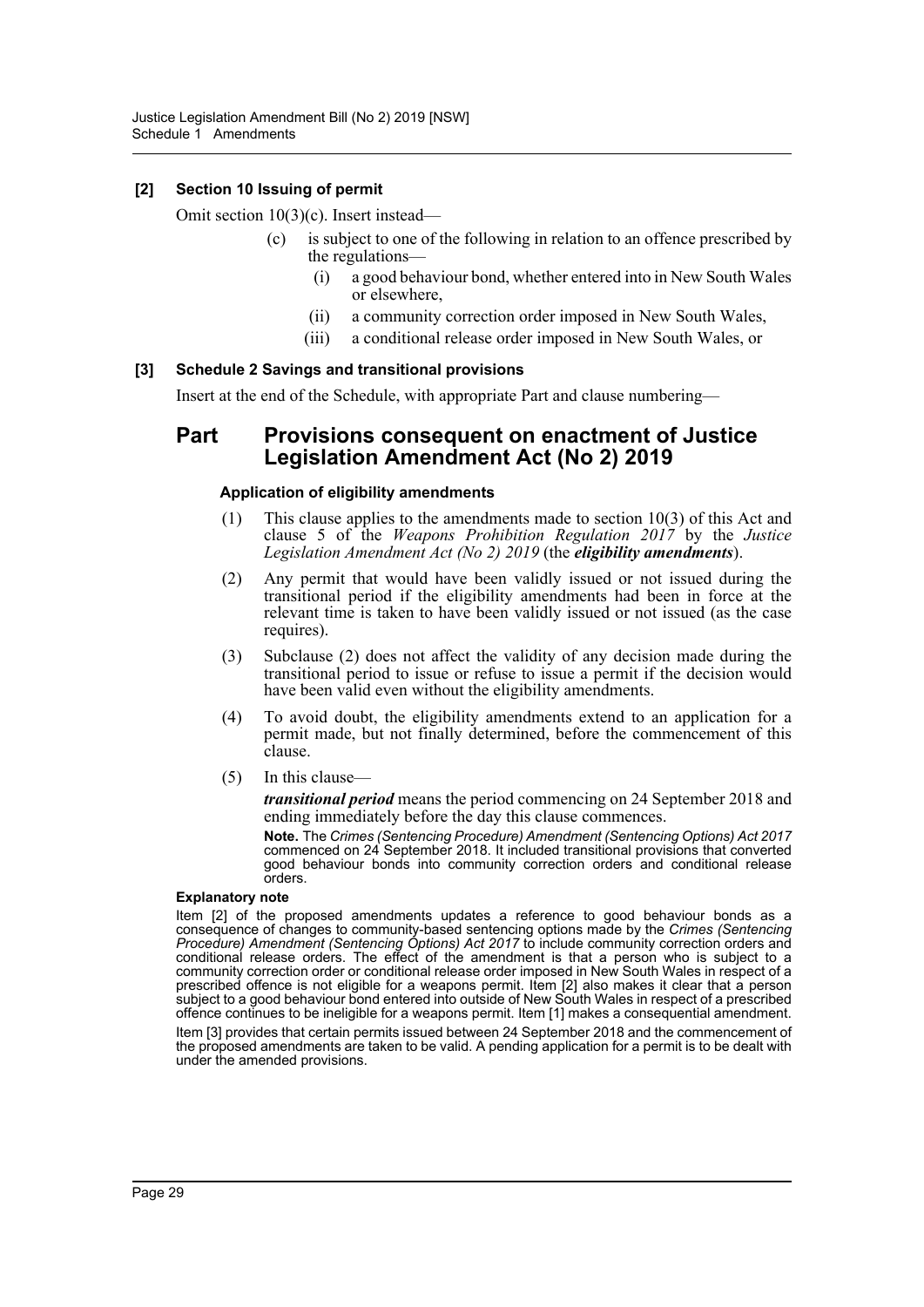# **1.25 Weapons Prohibition Regulation 2017**

### **[1] Clause 5 Offences that disqualify applicants**

Insert after clause 5(1)—

- $(1A)$  In subclause  $(1)$ 
	- (a) a reference to a good behaviour bond includes a reference to a community correction order or a conditional release order, but only if it was imposed in New South Wales, and
	- (b) a reference to a term of imprisonment (whether or not suspended) includes a reference to an intensive correction order, but only if it was imposed in New South Wales.

### **[2] Clause 5(2)**

Insert "in respect of a person subject to a good behaviour bond" after "are prescribed".

### **[3] Clause 5(3)**

Insert after clause 5(2)—

#### (3) **Persons subject to community correction orders or conditional release orders**

For the purposes of section  $10(3)(c)$  of the Act, the following offences are prescribed in respect of a person subject to a community correction order or a conditional release order—

- (a) an offence referred to in subclause  $(1)(a)$ ,  $(c)$ ,  $(e)$  or  $(g)$ – $(k)$ ,
- (b) an offence in respect of a prohibited plant or prohibited drug within the meaning of the *Drug Misuse and Trafficking Act 1985*, or a prescribed restricted substance within the meaning of the *Poisons and Therapeutic Goods Regulation 2008*,
- (c) an offence involving any of the following—
	- (i) the infliction of actual bodily harm on a person,
	- (ii) kidnapping or abduction,
	- (iii) stalking or intimidation,
	- (iv) fraud, dishonesty or stealing,
- (d) an offence of attempting to commit, threatening to commit or conspiring to commit an offence referred to in paragraph  $(c)(i)$ – $(iii)$ .

#### **Explanatory note**

Item [1] of the proposed amendments provides that a reference to a good behaviour bond in clause 5(1) of the *Weapons Prohibition Regulation 2017* includes a reference to a community correction order or a conditional release order. Item [1] also clarifies that a person subject to a term of imprisonment (whether or not suspended) includes a reference to a person subject to an intensive correction order. The effect of the amendment is that a person who, within the previous 10 years, has been subject to a community correction order, conditional release order or intensive correction order imposed in New South Wales in respect of certain offences is not eligible for a weapons permit.

Item [3] prescribes certain offences so that a person who is subject to a community correction order or conditional release order imposed in New South Wales for an offence committed in New South Wales is not eligible for a weapons permit. Item [2] makes a consequential amendment.

# **1.26 Witness Protection Act 1995 No 87**

#### **Part 3B**

Insert after Part 3A—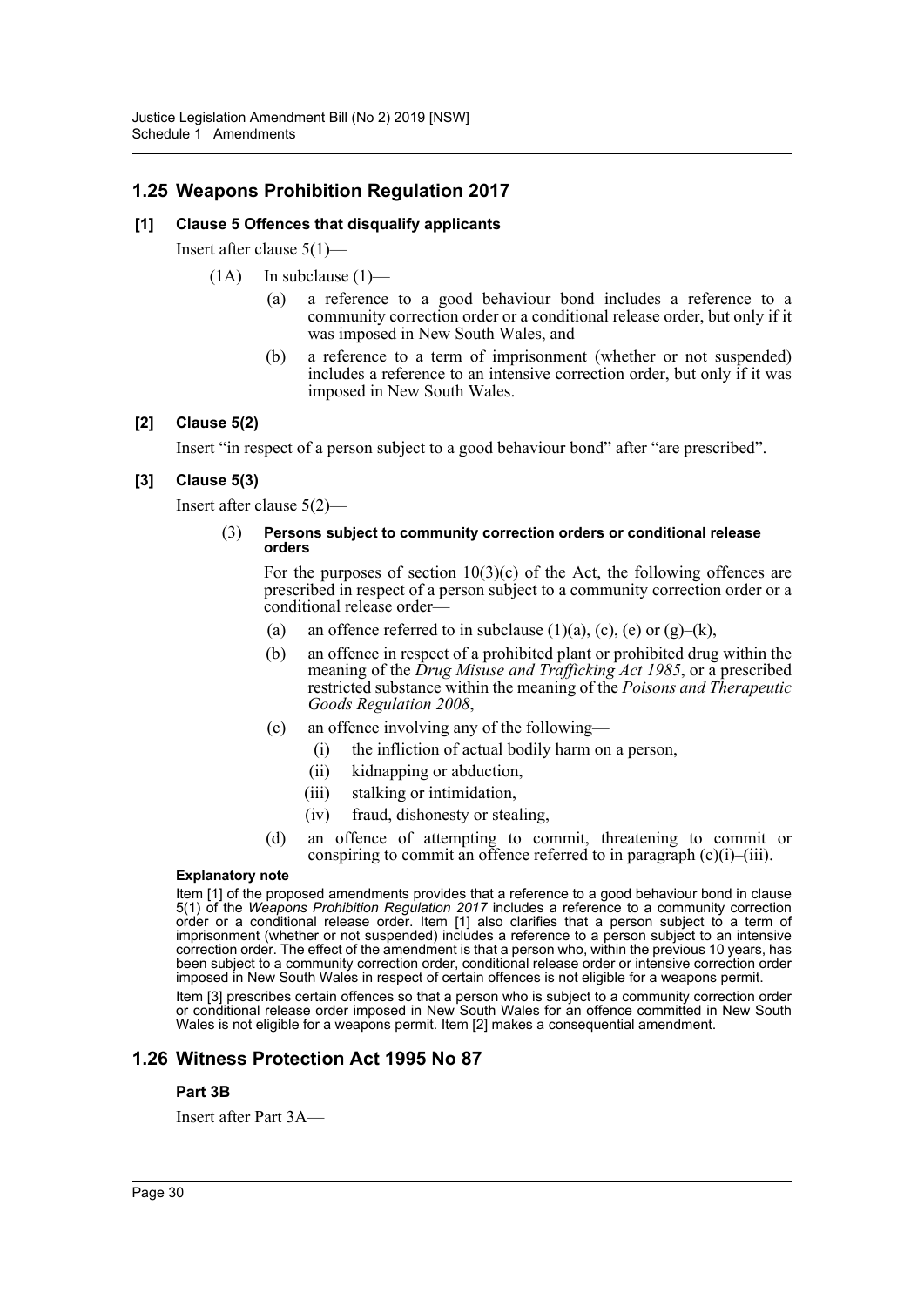# **Part 3B Giving evidence by audio visual link**

### **31F Definitions**

In this Part—

*audio visual link* means facilities (including closed-circuit television) that enable audio and visual communication between persons at different places.

*court* includes a tribunal, Royal Commission or other commission of inquiry and the person or body holding or conducting a relevant proceeding.

*protected witness* means a person who is, or has been, a participant in a witness protection program.

*relevant proceeding* means any of the following—

- (a) a proceeding before a court,
- (b) an inquest or inquiry under the *Coroners Act 2009*,
- (c) a hearing under the *Crime Commission Act 2012* or the *Special Commissions of Inquiry Act 1983*,
- (d) an inquiry under the *Royal Commissions Act 1923*,
- (e) an examination under the *Law Enforcement Conduct Commission Act 2016*.

#### **31G Protected witness to give evidence by audio visual link**

- (1) A protected witness who gives evidence in a relevant proceeding before a court is entitled to give that evidence by means of audio visual link.
- (2) However, a protected witness is not entitled to give evidence by means of audio visual link if the court orders that the protected witness may not give evidence by means of audio visual link.
- (3) The court may make an order under subsection (2) only if the court is satisfied that it is not in the interests of justice for the protected witness to give evidence by means of audio visual link.
- (4) Without limiting subsection (3), a court may take into account the safety of the protected witness and the nature of the evidence when deciding whether or not to make an order under subsection (2).
- (5) Subsection (1) does not apply unless the necessary audio visual links are available or can reasonably be made available.

#### **31H Proceedings may be moved to allow use of audio visual link**

- (1) If the court is not equipped with facilities or technology for the giving of evidence by means of audio visual link, or the court otherwise considers it appropriate, the court may adjourn the relevant proceeding or part of the relevant proceeding to a court or place that is equipped with the facilities or technology to enable a protected witness to give evidence by means of audio visual link.
- (2) If a protected witness gives evidence by means of audio visual link from a location outside a court—
	- (a) the location is taken to be part of the court in which the relevant proceeding is being held, and
	- (b) the court may order that a court officer, or any other person approved by the court, including a police officer, be present at the location.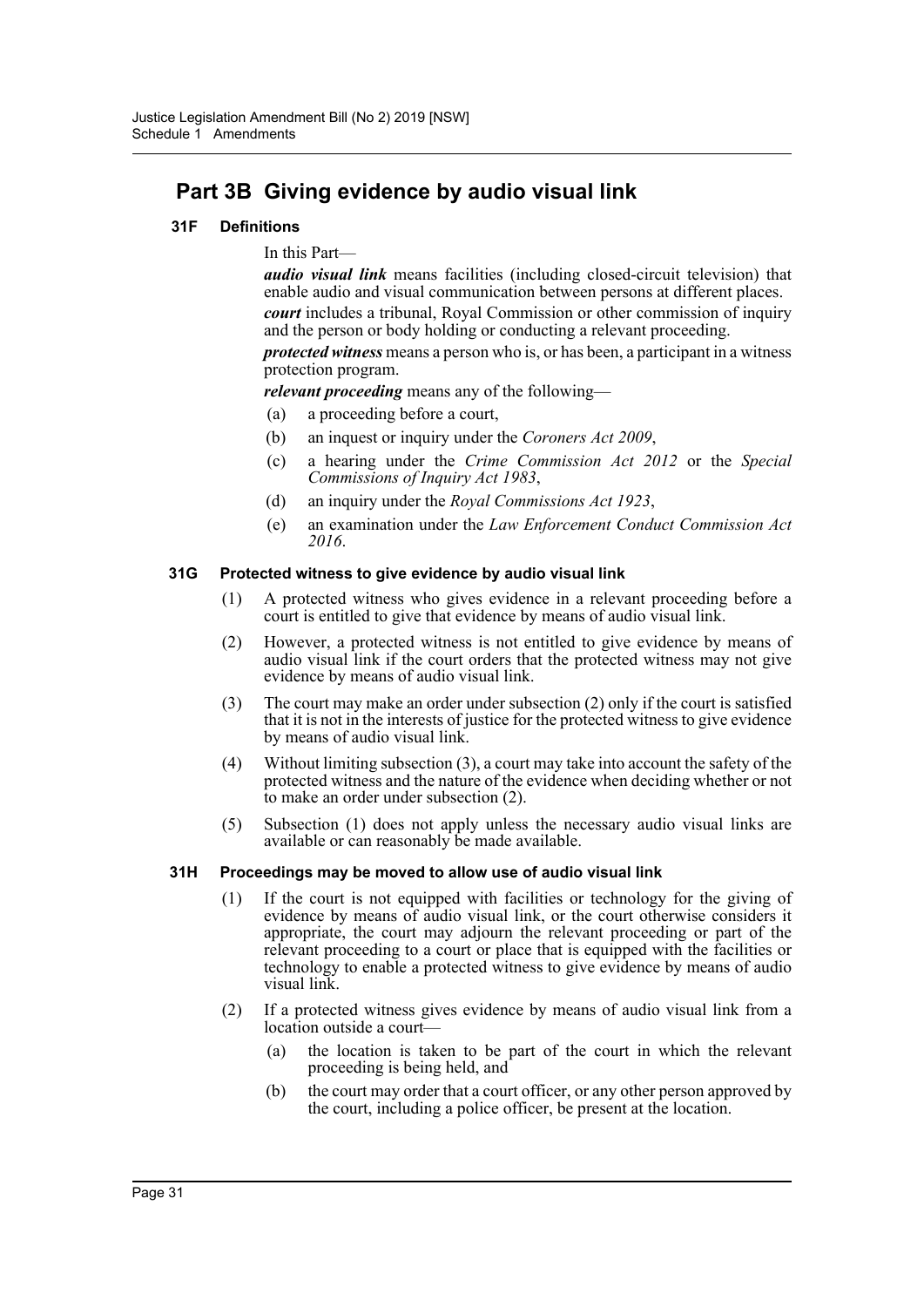#### **31I Use of audio visual link**

An audio visual link used under this Part for the giving of evidence by a protected witness in a relevant proceeding is to be operated in a way that enables the persons who have an interest in the proceeding to see the protected witness on a television monitor.

#### **31J Application of Evidence (Audio and Audio Visual Links) Act 1998**

Sections 5D, 20D and 20E of the *Evidence (Audio and Audio Visual Links) Act 1998* apply to a relevant proceeding in which a protected witness gives evidence by means of audio visual link under this Part in the same way as they apply to proceedings before a NSW court in which evidence is given by means of audio visual link under that Act.

#### **Explanatory note**

The proposed amendment provides that a person who is, or who has been, a participant in a witness protection program is entitled to give evidence in court proceedings by audio visual link unless the court considers it is not in the interests of justice.

# **1.27 Workers Compensation Act 1987 No 70**

#### **Schedule 6 Savings, transitional and other provisions**

Insert after Part 19L—

# **Part 19M Provisions consequent on enactment of Justice Legislation Amendment Act (No 2) 2019**

#### **1 Definition**

In this Part—

*commencement day* means the day on which the amendments made to the 1998 Act by the *Justice Legislation Amendment Act (No 2) 2019* commence.

#### **2 Application of Judges' Pensions Act 1953**

- (1) The amendments made to the 1998 Act by the *Justice Legislation Amendment Act (No 2) 2019* extend to a Judge of a court of record appointed as President who died or retired from the office of President before the commencement day.
- (2) However, the amendments do not affect any amount of pension to which the Judge would otherwise be entitled under the *Judges' Pensions Act 1953* in respect of any period before the commencement day.

#### **Explanatory note**

The proposed amendment makes a transitional provision consequent on the amendment to the *Workplace Injury Management and Workers Compensation Act 1998* in the proposed Act.

#### **1.28 Workplace Injury Management and Workers Compensation Act 1998 No 86**

#### **[1] Schedule 5 Provisions relating to members of Commission**

Insert after clause 5(2)—

(3) This clause is subject to clause 5A.

#### **[2] Schedule 5, clause 5A**

Insert after clause 5—